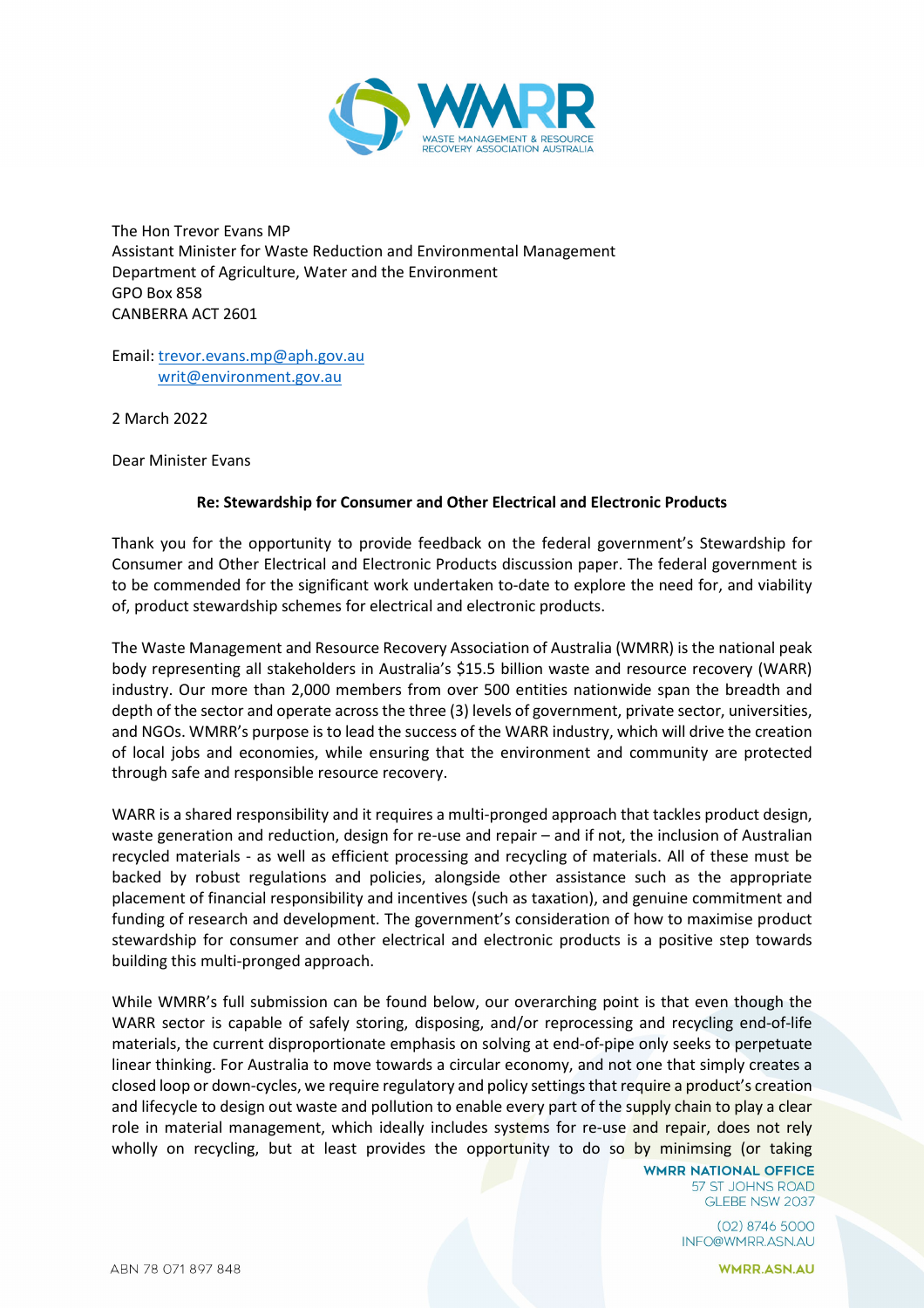

responsibility for) the inclusion of hazardous materials. To that end, WMRR strongly supports the adoption of the polluter-pays principle (through mandated extended producer responsibility schemes), which is a commonly accepted policy globally that can fund and drive this as it stipulates that those who produce the pollution bears the cost – all, if not part of it – of managing the material at all stages including end-of-life, and in so doing, prevents damage to human health and the environment.

This principle is not only logical and proven globally, it is also a powerful one because it provides moral, legal, and financial imperatives for product manufacturers to take responsibility for the products they create. This policy approach has the potential to drive a paradigm shift in the creation of products at first instance, with greater thought and emphasis given to material selection and product design to minimise the costs associated with total lifecycle management. To be blunt, in the absence of this financial obligation, we will not see shifts in design or material selection, as there is no incentive to do so for generators when they can continue to externalise this cost in Australia.

In Australia, this principle is in action to some extent across products such as TVs and computers (through the NTCRS), paint and oil nationally, and across state/territory-based container deposit/refund schemes. WMRR supports the expansion of these schemes, specifically the use of mandated EPR, to capture more electrical and electronic products, particularly as the federal government already has the legislative tools to do so under the Commonwealth *Recycling and Waste Reduction Act* 2020. The reasons why WMRR is advocating for mandated EPR, and the opportunities and benefits to be had in doing so, can be found throughout the submission below.

Further, it is important to stress that while Australia is an island, we do not operate in a vacuum but as part of a global economy and already, we are seeing the impacts of both domestic and international policies and regulations on ever-increasing volumes of e-waste that now have no final destination overseas. The WARR industry supports the intent of the federal *Recycling and Waste Reduction Act* 2020 and policy changes, given the aim to drive improved environmental outcomes, greater reuse and recycling, and encourage a step-change in product design; all of which would potentially, drive the growth of domestic processing and remanufacturing industries. However, there remain significant challenges as the intent has not been fully enforced or implemented. There has also not been sufficient headway made in developing capacity, infrastructure, and market demand for recycled products, for example, there is still no real leadership in purchasing recycled materials federally.

WMRR looks forward to continued engagement as the government finalises its product stewardship models and processes for electrical and electronic products. Please do not hesitate to contact the undersigned if you would like to further discuss WMRR's feedback.

Yours sincerely

Gayle Sloan **Chief Executive Officer** Waste Management and Resource Recovery Association of Australia

**WMRR NATIONAL OFFICE** 57 ST JOHNS ROAD GLEBE NSW 2037

> $(02)$  8746 5000 INFO@WMRR.ASN.AU

> > **WMRR.ASN.AU**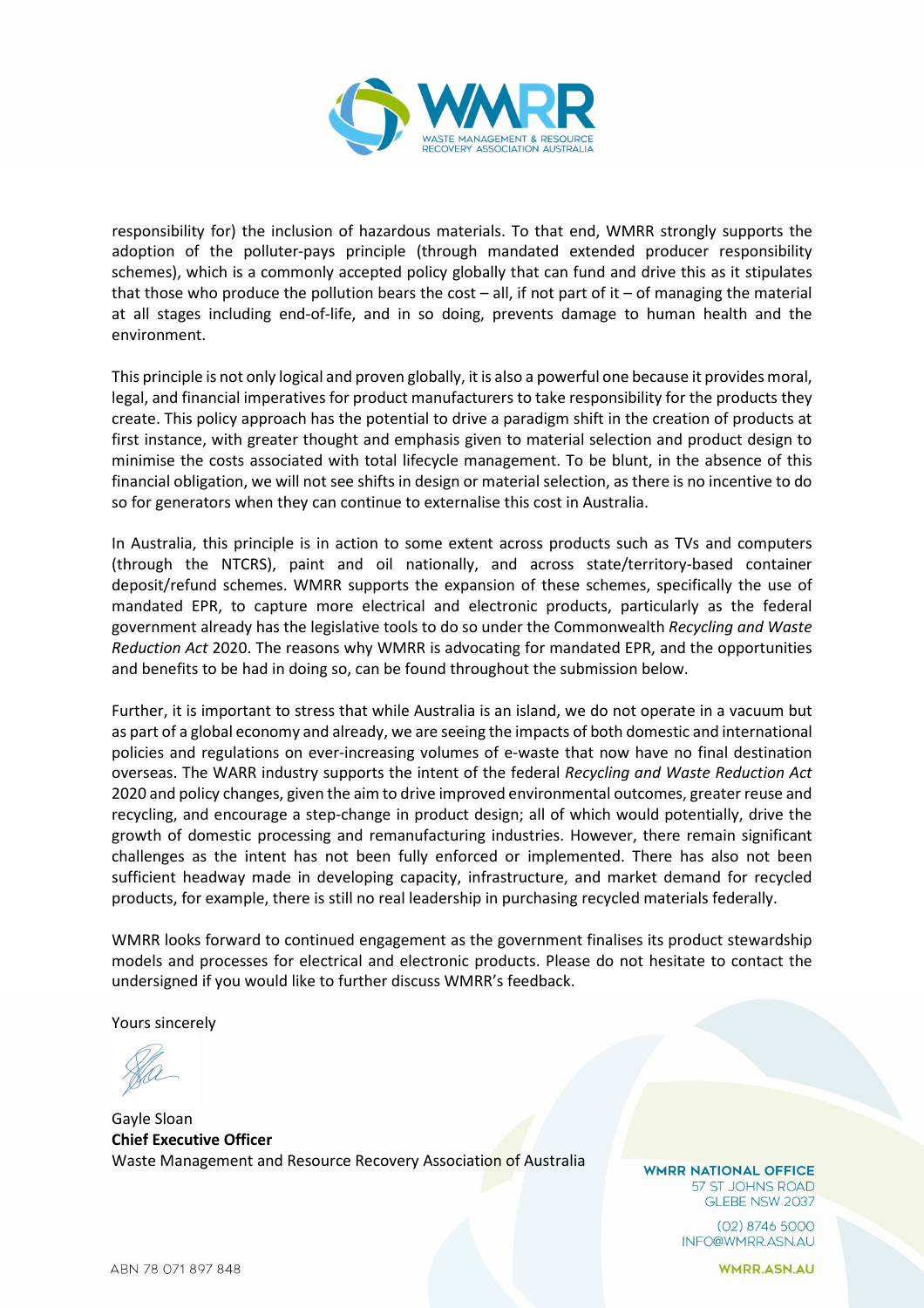

#### **SUBMISSION**

| Question                                              | <b>WMRR's response</b>                                                                         |
|-------------------------------------------------------|------------------------------------------------------------------------------------------------|
| <b>Introduction</b>                                   | As noted above, WMRR is advocating for an appropriate mandatory extended producer              |
|                                                       | (EPR) scheme for e-waste particularly as there are already international EPR schemes in        |
| Q1.1                                                  | place to manage these products, as well as international conventions that Australia must       |
| What market and regulatory failures make it           | abide with related to the transboundary transportation of hazardous materials. WMRR            |
| challenging for you to safely reduce the accumulation | also highlights that product stewardship schemes and EPR models as an extension, are a         |
| of e-waste in Australia?                              | solution for when we are not efficiently and effectively managing a product at end-of-life     |
|                                                       | as best as we could, and we don't have a home for it. As noted in the paper, not only will     |
| Q1.2                                                  | the world's e-waste grow to 75 million tonnes in 2030 from 54 million tonnes in 2019, less     |
| Under what circumstances is voluntary product         | than a fifth of this volume is presently being collected through formal and existing recycling |
| stewardship more appropriate and why? What are the    | systems, making e-waste a good candidate for mandated EPR.                                     |
| advantages and disadvantages of voluntary product     |                                                                                                |
| stewardship?                                          | WMRR strongly believes that at present, Australia's product stewardship framework does         |
|                                                       | not go far enough; while voluntary and co-regulatory schemes are well-intended, there are      |
| Q1.3                                                  | numerous challenges with these that we have seen to-date, including the prevalence of          |
| Under what circumstances is co-regulatory product     | free-riders (as evidenced in the voluntary battery stewardship scheme that has taken years     |
| stewardship more appropriate and why? What are the    | to develop due to these and other factors), as well as the lack of funding for a viable and    |
| advantages and disadvantages of co-regulatory         | effective collection network and infrastructure required these products. The container         |
| product stewardship?                                  | deposit/refund scheme is one good example of a mandatory EPR that has had, despite its         |
|                                                       | teething problems, proven success in meeting its intent, including increasing collection of    |
| Q1.4                                                  | clean streams of products, improving recycling outcomes, holding polluters (i.e., the          |
| Under what circumstances is mandatory product         | manufacturers of products who are the generators of waste) to account, and raising             |
| stewardship more appropriate and why? What are the    | community awareness and engagement about lifecycle management of materials.                    |
| advantages and disadvantages of mandatory product     |                                                                                                |
| stewardship?                                          | What is currently lacking in Australia are mandatory schemes that will place obligations on    |
|                                                       | generators to manage end-of-life, including the costs of managing materials at this stage.     |
|                                                       | While WMRR acknowledges that at least a portion of these costs will be passed to the           |
|                                                       | consumer, the reality is that at present, these costs are often managed through council        |
|                                                       | rates and disposal costs; the shift through EPR is that these costs would be placed            |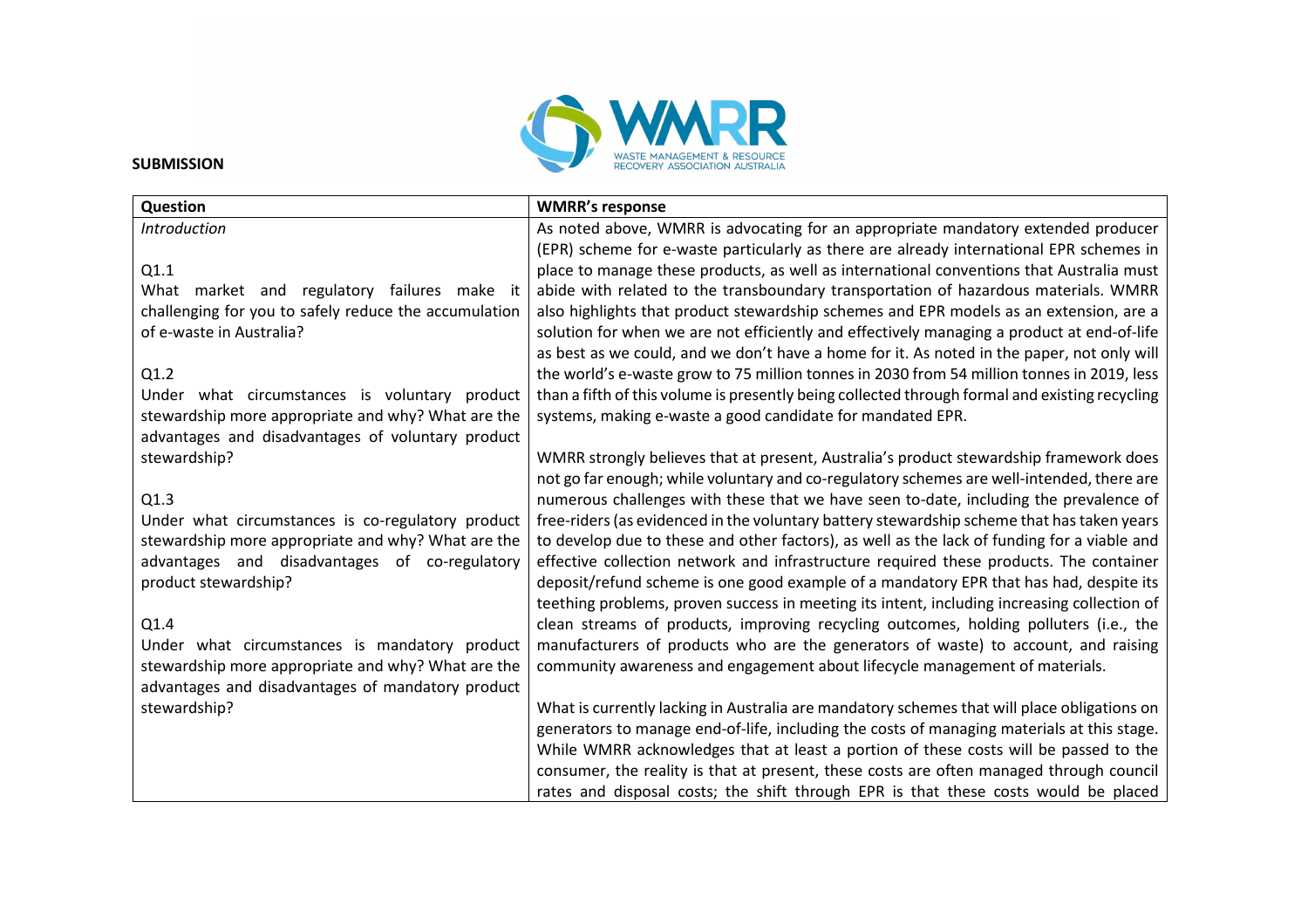

transparently at the point of purchase, and clearly enable these funds to be utilised for

In a successful mandatory EPR scheme, where producers have genuine responsibility for the full lifecycle of their products, medium- to long-term planning will then come into play in managing these costs, for example, by designing for disaggregation and reuse of a producer's own parts to create a demand for recycled products and reducing reliance on virgin materials.

As noted above, there are regulatory frameworks in place globally to manage e-waste and WMRR points to the EU waste electrical and electronic equipment (WEEE), which is also highlighted in the paper, as a good example of regulatory best practice for the management of e-waste that Australia could align to. WMRR also points to the European Ecodesign initiative as a potential long-term complementary solution for a host of materials as this not only removes the need to manage the full cost at end-of-life, but it also has other far-reaching benefits such as increased product durability and reduced reliance on virgin materials. This program establishes a framework that sets mandatory ecological requirements for all products sold in the EU. The aim of this initiative is to ensure that manufacturers will, at the design stage, be obliged to reduce energy consumption and other negative environmental impacts of products (noting that 70% of carbon emissions are related to material management), while enforcing considerations such as recyclability, polluting emissions, waste, and water use. Building local industries and job creation are other economic benefits that should be considered (not just cost, which can be managed).

Further, there are potentially long-term cost savings for households and businesses through first and foremost, landfill diversion, as well as greater resource efficiency and value preservation.

Any foreseeable cost challenges for product manufacturers, retailers, and the like, could be managed through appropriate tax incentives for manufacturers that promote repairability and sustainable product design to offset the cost difference between repair, recycling at end-of-life, use of recycled materials, and manufacturing costs, including the use of virgin materials.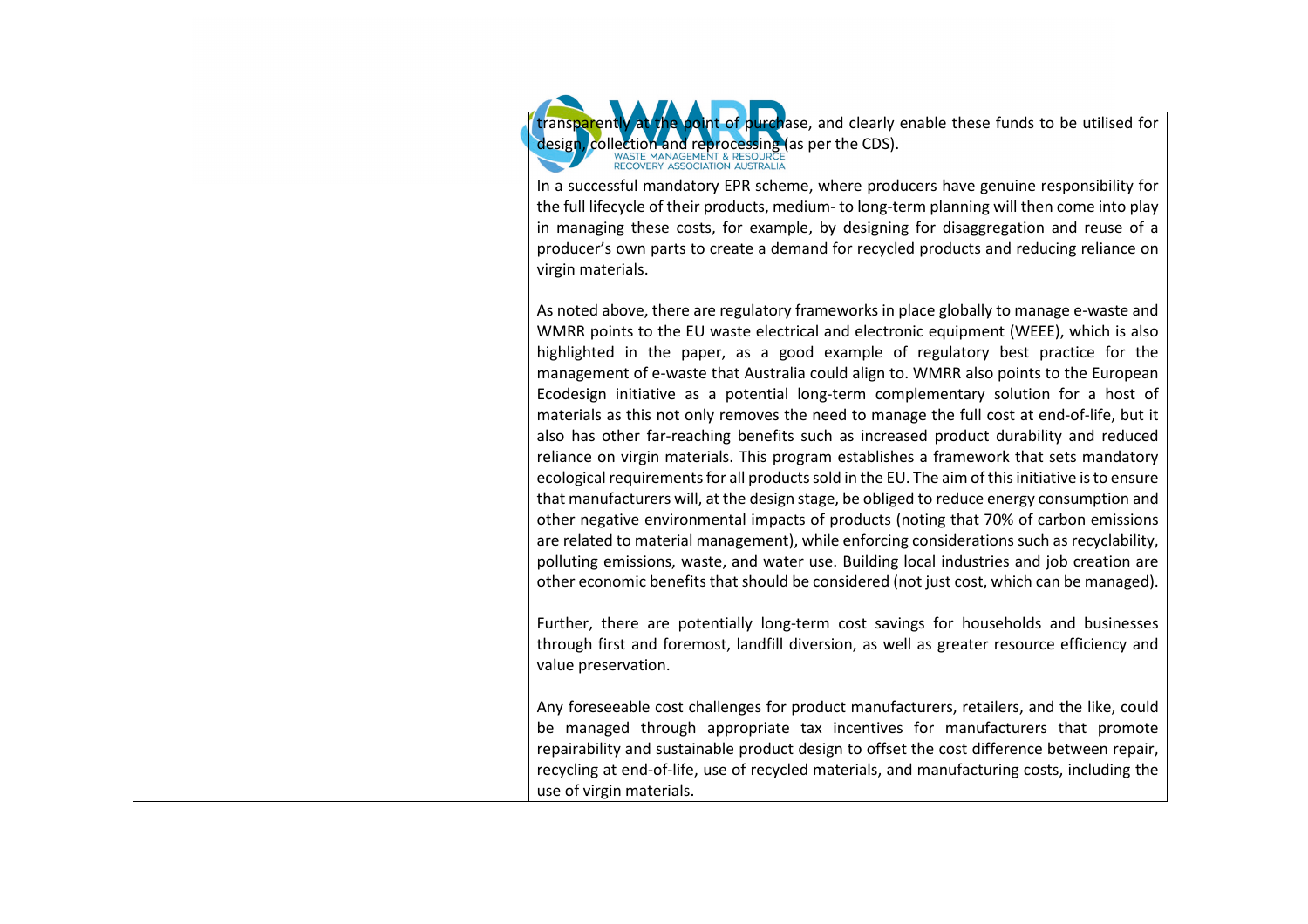*Product categories - general*

## Q2.1

How can the data be improved?

- a) Is there data on local manufacturing?
- b) Is it reasonable to keep using the international parameters for product lifetimes?
- c) How can repair, reuse and resale be measured?
- d) Is there data on recycling outside the NTCRS and MobileMuster?
- e) What can be done to measure the type and amounts of hazardous substances?
- f) Are there better estimates on the type and amounts of 'unknown' materials?
- g) Are the eight product categories suitable for the Australian context?

Generally, Australia has a significant issue with the quality and availability of data to support waste management and resource recovery (WARR). As a first step, the government should amend monitoring arrangements for the NTCRS so that GPS trackers can be used to determine the end-of-life location of materials collected for recycling as part of the scheme, to provide certainty on where these materials are going and to enable policies to drive on-shore processing, which would create local jobs and economies as well as drive domestic market development. These arrangements should then be replicated across all electrical and electronic waste EPR models.

WMRR also suggests that when it comes to local manufacturing, where it may be easier to measure and capture data around repair, reuse, resale, recycling, and use of recycled content, that the government considers the Ellen MacArthur Foundation's models and technological platforms, e.g., Circulytics, a digital measuring tool that gives businesses a comprehensive picture of their circularity across all operations, allowing them to make informed decisions based on data and metrics.

There is a significant role that the federal government has commenced playing in actively collaborating with jurisdictions to develop meaningful data specifically in the areas of production, manufacturing, and distribution. Without this data, it is impossible to make true assessments and plans. The federal government, in currently drawing all stakeholders to the table, has the opportunity to mandate the acquisition and development of data through the use of a national tool to capture inputs, outputs, and material flows throughout the lifecycle of a product, including the design, production and remanufacturing, and distribution stages.

WMRR also believes that there is an opportunity for Australia to better capture the products that are imported and placed on the market, potentially through regulation similar to those in the EU that require member states to collect and report annually information, including substantiated estimates on the quantities and categories of EEE placed on their markets, collected through all routes, prepared for re-use, recycled and recovered within the member state.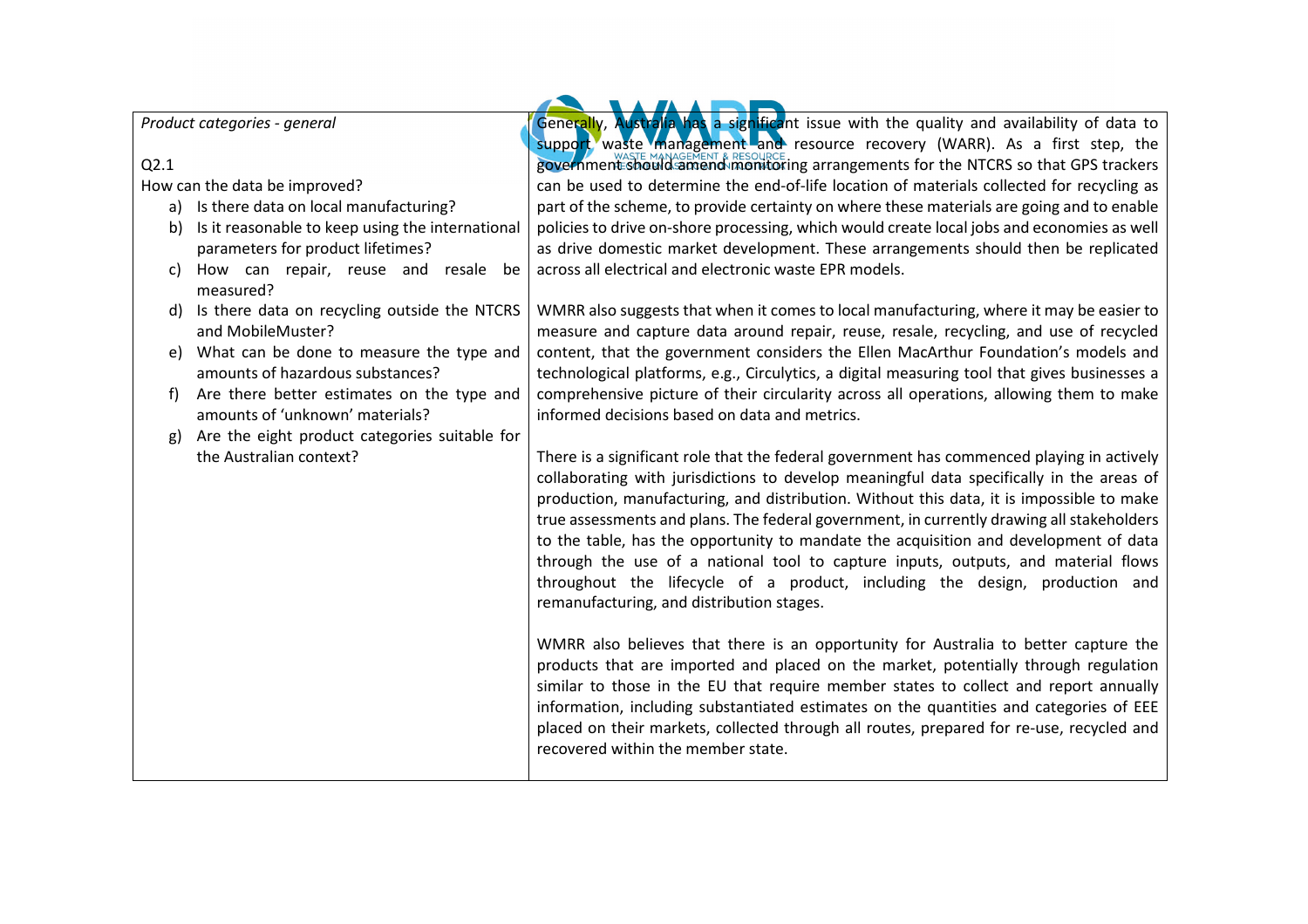|                                                                            | On hazardous substances, the EU has minimum requirements for WEEE, including the<br>testing and evaluation of hazardous substances. The results must then be recorded. There<br>is no reason that Australia cannot follow suit nor is there any reason that the federal |
|----------------------------------------------------------------------------|-------------------------------------------------------------------------------------------------------------------------------------------------------------------------------------------------------------------------------------------------------------------------|
|                                                                            | government cannot use its powers to stipulate to suppliers a list of hazardous substances                                                                                                                                                                               |
|                                                                            | that may not be included in products to be distributed in Australia.                                                                                                                                                                                                    |
|                                                                            |                                                                                                                                                                                                                                                                         |
|                                                                            | WMRR agrees with the eight (8) product categories and the taskforce's broad definition of                                                                                                                                                                               |
|                                                                            | electrical and electronic products and e-waste. However, for abundance of clarity for all                                                                                                                                                                               |
|                                                                            | stakeholders, there may be a need to further define these products, e.g., setting clear                                                                                                                                                                                 |
|                                                                            | minimum and maximum voltage parameters for products captured by all e-waste-related                                                                                                                                                                                     |
|                                                                            | product stewardship schemes.                                                                                                                                                                                                                                            |
| Product categories - small equipment                                       | Product stewardship can be implemented for small equipment and an approach similar to                                                                                                                                                                                   |
|                                                                            | the CDS scheme would be a feasible option. The existing network of collection and                                                                                                                                                                                       |
| Q2.2                                                                       | recycling infrastructure that has been developed in each state should be considered to see                                                                                                                                                                              |
|                                                                            | how it can be maximised to extend to the collection of small appliances; e.g., as most                                                                                                                                                                                  |
| Can and, if so, how should product stewardship be                          | jurisdictions have or will soon have a CDS, depots as well as other collection points could                                                                                                                                                                             |
| implemented for small equipment?                                           | be used to also collect small appliances. Further, in NSW, a potential solution would be to                                                                                                                                                                             |
|                                                                            | include small appliances within the scope of household problem waste so that these may                                                                                                                                                                                  |
| Q2.3                                                                       | be sent to the state's existing network of community recycling centres (CRCs).                                                                                                                                                                                          |
|                                                                            |                                                                                                                                                                                                                                                                         |
| Would an approach similar to a container deposit                           | WMRR unequivocally opposes any proposal to provide households with an "easily                                                                                                                                                                                           |
| scheme be a feasible option to safely reduce the                           | identifiable bag" to put small appliances into before placing in kerbside bins. What is                                                                                                                                                                                 |
| volume and rate of small appliances becoming e-<br>waste? Why, or why not? | needed instead are specific pathways and options for the collection of these materials,<br>funded by producers, including clear, standardised labelling that articulates how these                                                                                      |
|                                                                            | products should be disposed of/collected, and not additional costs and hazards placed on                                                                                                                                                                                |
| Q2.4                                                                       | council residents and collection operators. Firstly, WMRR highlights that these products                                                                                                                                                                                |
|                                                                            | are generally combustible materials, and as soon as they are compacted, will present a                                                                                                                                                                                  |
| Would providing households with an easily identifiable                     | fire/explosion risk.                                                                                                                                                                                                                                                    |
| bag to place small appliances into before placing in                       |                                                                                                                                                                                                                                                                         |
| kerbside bins be a feasible option for safely reducing                     | Secondly, what is not needed is an increased risk of contamination of materials in the                                                                                                                                                                                  |
| the volume and rate of small appliances to e-waste?                        | kerbside yellow bin. Material recovery facilities globally use similar technology to separate                                                                                                                                                                           |
| Why, or why not?                                                           | material streams into bales, specifically aluminium, steel, paper and cardboard, and                                                                                                                                                                                    |
|                                                                            | plastics (some separate higher value PET and HDPE with the remainder placed in a mixed                                                                                                                                                                                  |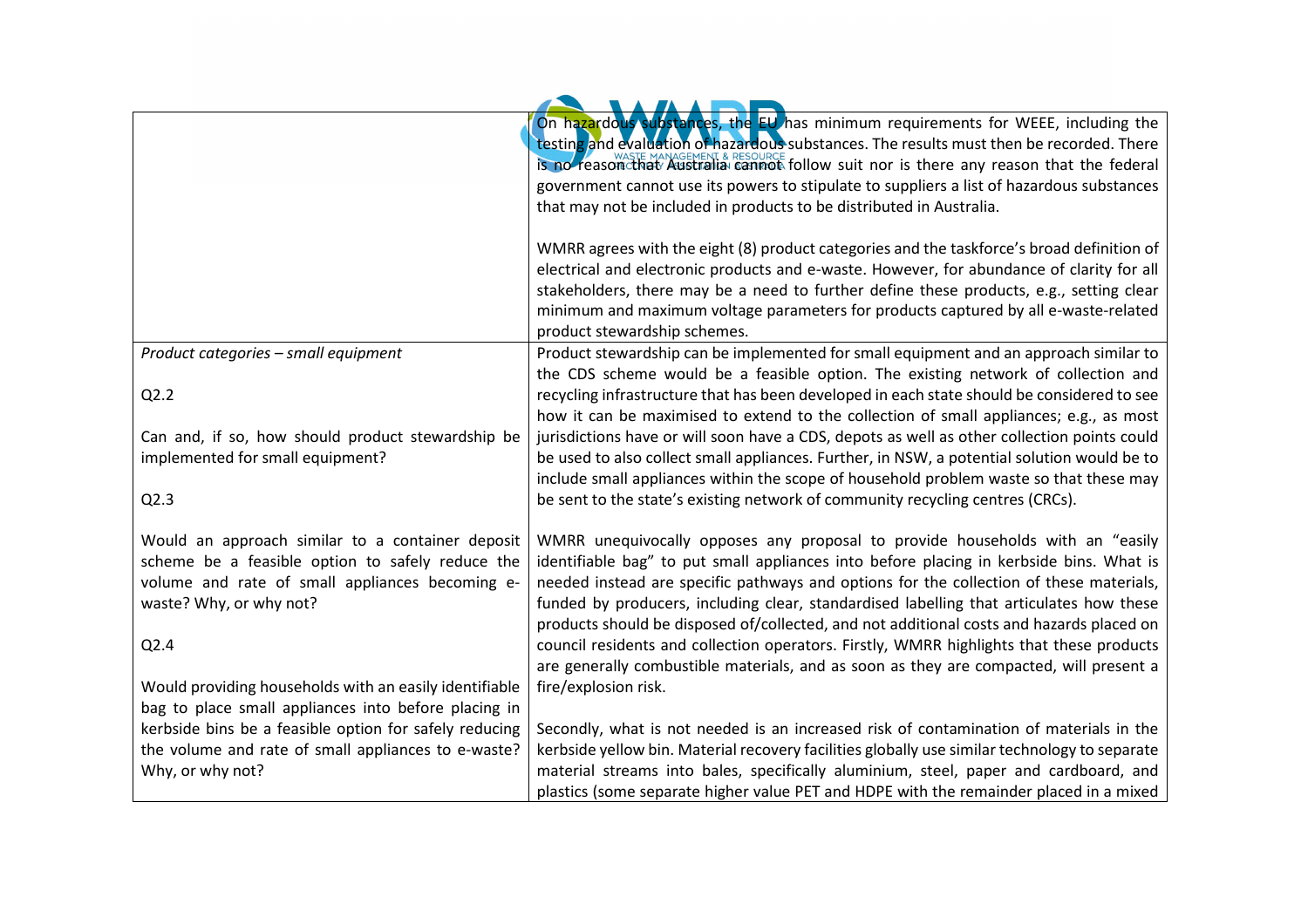| Q2.5                                                     | plastics bale). MRFs do not separate composite materials, which small appliances will likely    |
|----------------------------------------------------------|-------------------------------------------------------------------------------------------------|
| What are the other opportunities and challenges for      | Tall under; instead, these products should be separated at source to limit the risk of          |
| improving the stewardship of small equipment in          | <b>contamination</b> VERY ASSOCIATION AUSTRALIA                                                 |
| Australia?                                               |                                                                                                 |
|                                                          |                                                                                                 |
| Product categories - televisions and computers           | At present, local government is facing cost challenges related to the NTCRS, which comes        |
|                                                          | at a price that is usually externalised. These challenges have impacted the environmental,      |
| Q2.6                                                     | social, and economic outcomes of the scheme but instead of focusing on changing what            |
| Aside from lifting NTCRS targets, does anything else     | the targets are based on $-$ and WMRR believes these should still be based on volume $-$        |
| need to be in place to drive increased recycling and     | systemic changes are needed on how to manage these costs.                                       |
| recovery rates for televisions and computers?            |                                                                                                 |
|                                                          | Thus, WMRR believes that there is absolutely a need and a place for levies to be imposed        |
| Q2.7                                                     | on importers and manufacturers of e-waste and that the true cost of recycling, which little     |
|                                                          | consideration has so far been given, leading to the significant challenges that Australia       |
|                                                          |                                                                                                 |
| Would collection targets based on convenience rather     | continues to face (including a race to the bottom in resource management), must be              |
| than volume improve the environmental, social, and       | factored into these levies.                                                                     |
| economic outcomes of the NTCRS?                          |                                                                                                 |
|                                                          | To reiterate, WMRR strongly supports the use of mandatory EPR to ensure that the                |
| Q2.8                                                     | management of these products are appropriately resourced and funded by producers who            |
|                                                          | supply these materials into our environment and economy. WMRR's position is that EPR            |
| payment of levies by importers<br>ls the<br>and          | returns moral and financial responsibility for potential hazards or harm to those who           |
| manufacturers to co-regulators an effective and          | create it, and while these costs are able to be externalised, continuing to do so means we      |
| efficient way to fund high-efficiency recycling          | will not see the necessary change we require towards resource management or design. As          |
| activities? Why or why not?                              | such, it is the producers' responsibility to fund the collection, recycling and re-use of costs |
|                                                          | of these materials and the federal government can enable these requirements. Further,           |
| Q2.9                                                     | EPR is not a novel idea but is already used globally where many of these products are           |
|                                                          | developed and manufactured, and the global companies that do so are accustomed to               |
| Is there a role for the Australian Government in setting | complying with such schemes.                                                                    |
| a levy that importers and manufacturers pay to co-       |                                                                                                 |
| regulators? Why or why not?                              | WMRR does not agree that recycling, refurbishment, and repair that occur overseas should        |
|                                                          | contribute to material recovery targets in Australia. WMRR supports the goal to manage          |
| Q2.10                                                    | our end-of-life materials as close as possible to where they were generated - this is           |
|                                                          | responsible management for one, and importantly, doing so will create jobs in local areas.      |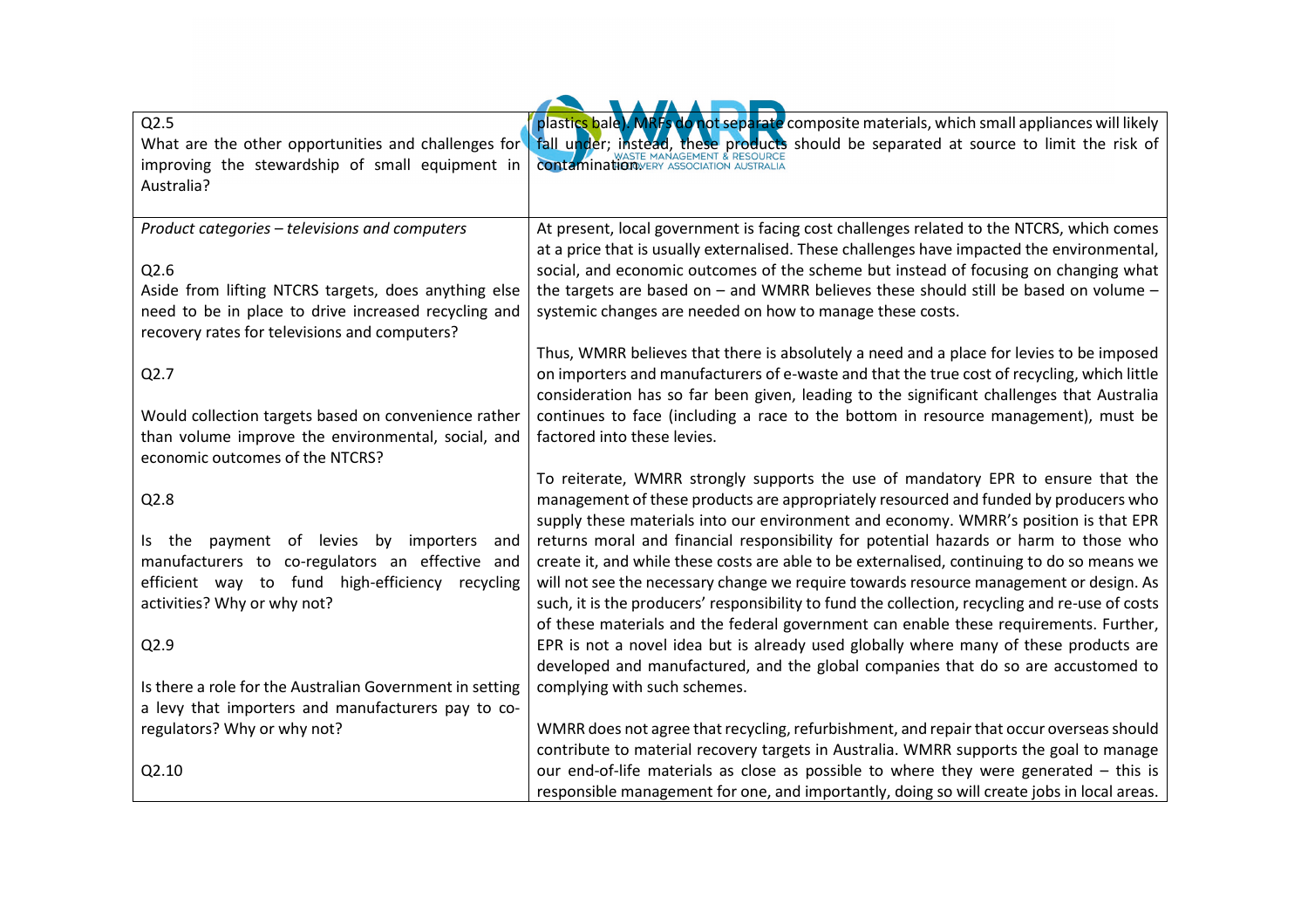| Should the true cost of recycling be a consideration in<br>setting a levy for importers and manufacturers? What<br>outcomes would be realised by considering this?                                                         | To allow for overseas recycling/refurbishment/repair to contribute to material recovery<br>targets provides an "easy" way out on where resources can continue to be exported with<br>continued HackErof saction and aconsideration around building local processing and<br>remanufacturing infrastructure and market demand.      |
|----------------------------------------------------------------------------------------------------------------------------------------------------------------------------------------------------------------------------|-----------------------------------------------------------------------------------------------------------------------------------------------------------------------------------------------------------------------------------------------------------------------------------------------------------------------------------|
| Q2.11                                                                                                                                                                                                                      |                                                                                                                                                                                                                                                                                                                                   |
| Should recycling (or refurbishment and repair if<br>counted) that occurs overseas contribute to material<br>recovery targets in Australia?                                                                                 |                                                                                                                                                                                                                                                                                                                                   |
| Product categories - large appliances<br>Q2.12                                                                                                                                                                             | Due to the relatively few product types for larger appliances, as noted in the paper, WMRR<br>believes that there is an opportunity to roll out some light-touch initiatives that will foster<br>EPR and encourage sustainable design of products. These are equipment that not only                                              |
| What feasible interventions need to be made so that<br>Australia can shift from 90 per cent low-efficiency<br>recycling of large appliances to a greater proportion of<br>high-efficiency recycling? Would it be a short-, | generally last longer, consumers also have an expectation that they do. Further, there is a<br>level of success related to the collection of end-of-life large appliances where these<br>products are typically dissembled to recover materials, or in some instances (particularly<br>on a community level), repaired/exchanged. |
| medium- or long-term intervention?                                                                                                                                                                                         | In this instance, WMRR supports interventions that will encourage the extension of<br>product life through reuse, repair, and resale. As a start, the federal government could:                                                                                                                                                   |
| Q2.13<br>What are the opportunities for better data-collection                                                                                                                                                             | Require manufacturers of larger appliances to provide spare parts and repair<br>$\bullet$<br>manuals for a minimum legislated timeframe, including the warranty period.                                                                                                                                                           |
| at the point of recycling and recovery?                                                                                                                                                                                    | Introduce economic incentives to encourage sustainable design that will minimise<br>waste avoidance, e.g., through tax incentives and/or grants.                                                                                                                                                                                  |
|                                                                                                                                                                                                                            | Develop standards and certification systems for reused, repaired, and<br>remanufactured goods to build consumer confidence and promote sustainable<br>design.                                                                                                                                                                     |
| Product categories - temperature exchange equipment                                                                                                                                                                        | WMRR supports the extension of the Ozone Protection and Synthetic Greenhouse Gas<br>Management Act 1989 to include equipment as well as ozone depleting substances and                                                                                                                                                            |
| Q2.14                                                                                                                                                                                                                      | synthetic greenhouse gases as doing so would have a long-term benefit of driving positive                                                                                                                                                                                                                                         |
| Would extending the Ozone Protection and Synthetic                                                                                                                                                                         | change in product design, whereby these types of ozone depleting substances and                                                                                                                                                                                                                                                   |
| Greenhouse Gas Management Act 1989 to include                                                                                                                                                                              | synthetic greenhouse gases are designed out of products in the first instance, as opposed                                                                                                                                                                                                                                         |
| equipment as well as ozone depleting substances and                                                                                                                                                                        | to managed at end-of-life.                                                                                                                                                                                                                                                                                                        |
| synthetic greenhouse gases be a feasible option for                                                                                                                                                                        |                                                                                                                                                                                                                                                                                                                                   |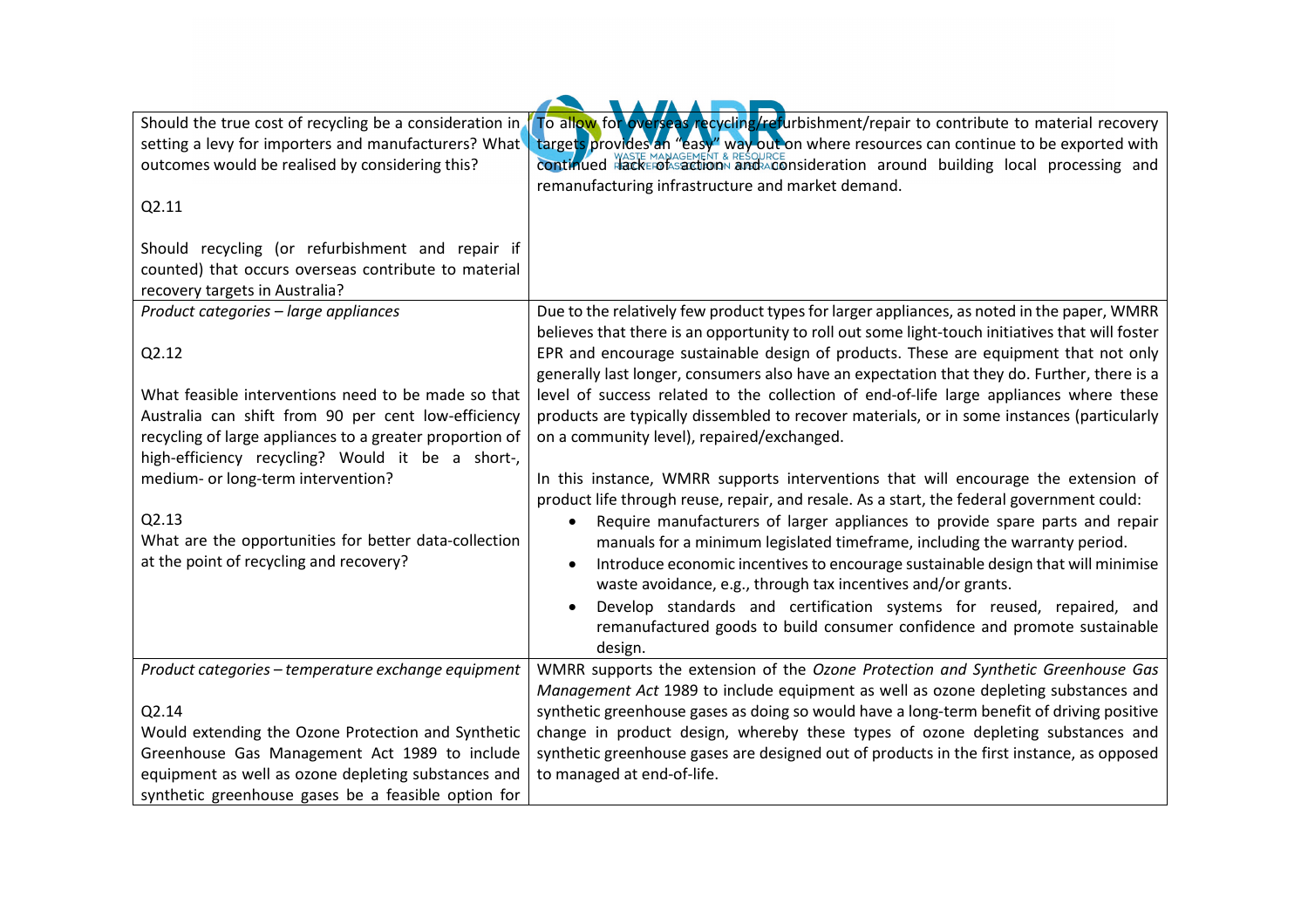increasing high-efficiency recycling of temperature exchange equipment?



### Q2.15

What other feasible interventions need to be made so that Australia can shift from 90 per cent low-efficiency recycling of temperature exchange equipment to a greater proportion of high-efficiency recycling? Would it be a short-, medium- or long-term intervention?

## Q2.16

What are the opportunities and challenges in recycling and recovering polyurethane and polystyrene plastics from fridges, freezers, and other equipment?

*Product categories – other large equipment* 

## Q2.17

Would strengthening commercial leasing arrangements to include high-efficiency recycling for end-of-life management of other large equipment improve environmental and social outcomes? How could this be done, and would it be a short-, mediumor long-term intervention?

#### Q2.18

Could leasing options for consumer products in this category be promoted? How could this be done, and would it be a short-, medium- or long-term intervention?

#### Q2.19

What other feasible interventions need to be made so that Australia can shift from 90 per cent low-efficiency

refurbishment of these larger equipment. That said, WMRR also supports the use of access-based, product-as-a-service models to drive commercial and consumer leasing, and/or take-back schemes, where products remain the property of a company.

Focus needs to first be given to how to increase the lifespan through repair and

On a commercial level, moving from sales to leasing requires innovation and change in business models, alongside social innovation to drive new ways of business interaction and connectivity. These changes do require federal government intervention in areas such as policies that support innovation and access-based models (based on renting, leasing, or sharing); beyond legislative measures, there is also a need for economic incentives and financial support, as well as behaviour change and education for all stakeholders and consumers. The EU has developed the model below for textiles, which can be considered and replicated where appropriate for large equipment.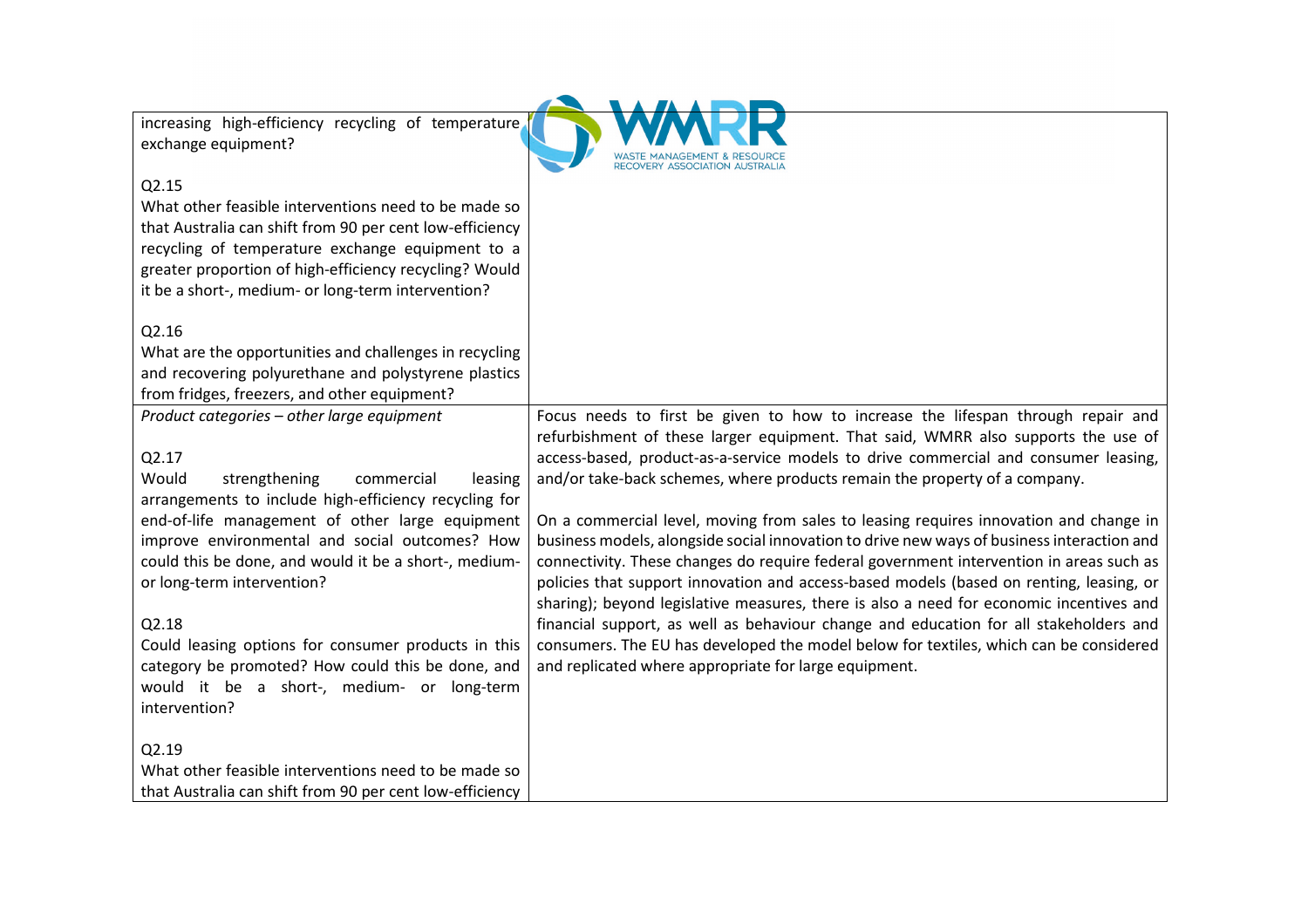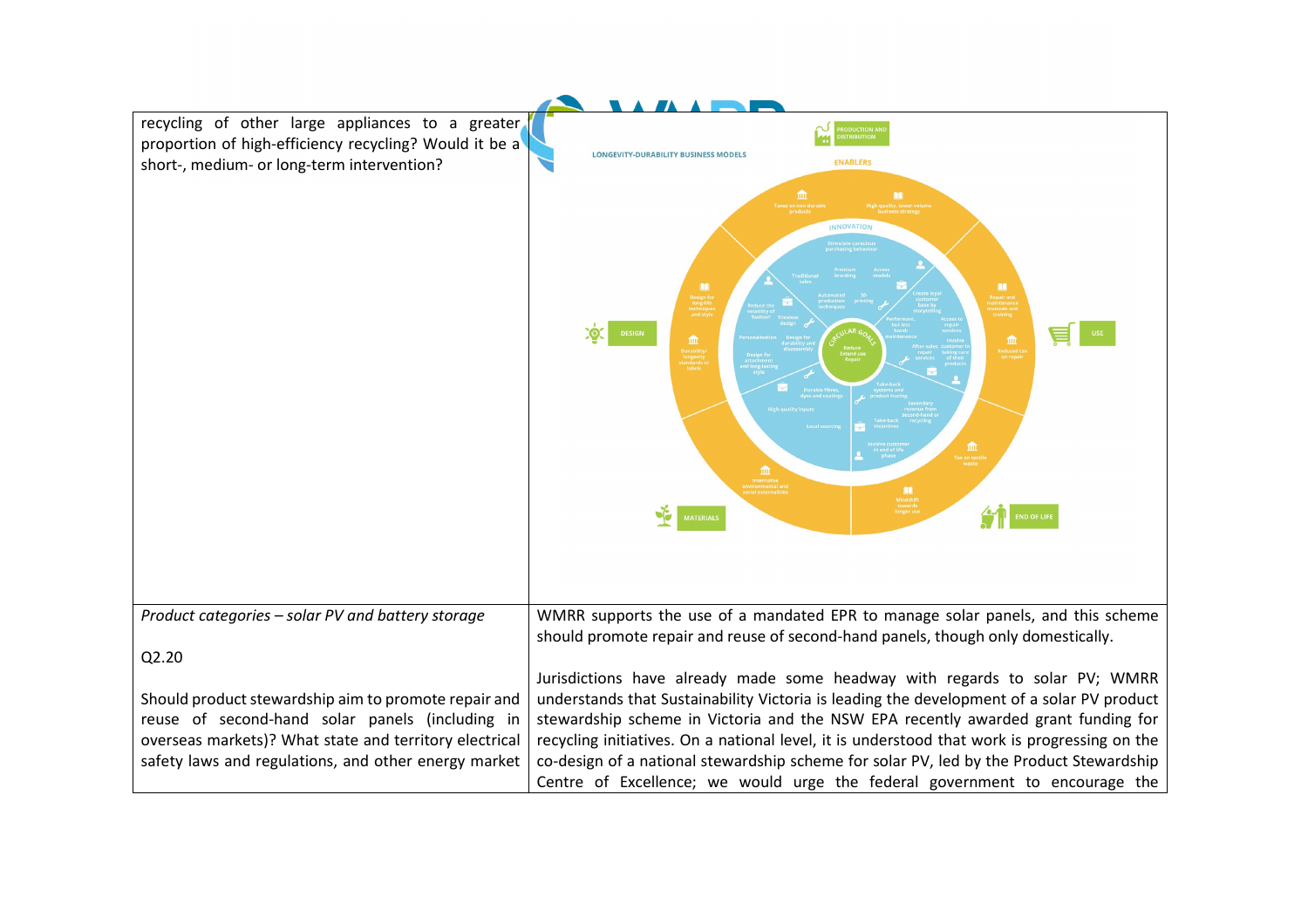considerations, are relevant to promoting a secondhand PV panel market?

How can existing measures promoting and regulating

accelerate solar panel stewardship in Australia?

transport and logistics for solar panel waste?

<span id="page-10-0"></span>prioritisation of a mandated national scheme for solar PV panels, particularly as research has shown that the rapidly accelerating uptake of solar PV as an electricity source in Australia has the potential resource a problematic waste stream in the future. A study commissioned by the Victorian government found that it is highly unlikely that appropriate end-of-life management for solar PV systems – and panels in particular – will happen in the absence of a product stewardship scheme<sup>[1](#page-10-0)</sup>.

domestic and utility PV systems be leveraged to Who should be responsible for paying the costs of transporting solar panel waste for processing and recycling, and what are measures could be implemented to promote equitable and efficient WMRR has also previously nominated solar PV panels for inclusion on the Minister's product stewardship priority list, and we stress that without a mandated scheme, the rapidly growing uptake of solar and pursuit of emissions reductions risk undermining Australia's National Waste Targets. If adopted, a regulated national EPR scheme for solar panels will ensure that Australia's carbon abatement outcomes are achieved without coming at the cost of the National Waste Targets. Improved recovery of the valuable components and materials that solar panels are comprised of can, moreover, enhance carbon abatement by reducing the need for emissions-intensive exploration and extraction of virgin materials required for the manufacture of new panels.

## The costs of transportation, processing, and recycling should be equitably allocated and funded for under a functioning EPR.

opportunity for all jurisdictions look to their existing network of collection and recycling

What measures can be adopted to cover the cost of managing waste from legacy/orphan panels, and what measures can be implemented to assure the integrity of a stewardship scheme from 'phoenixing', risks arising from export of second-hand panels and dumping?

# Q2.24

Q2.21

Q2.22

Q2.23

How do recycling processes and e-waste recovery options differ between panel technology sub-types and what different technology is required to manage for these differences? *Product categories – lighting* example and the issues faced in collecting small appliances, WMRR believes there is an

<sup>1</sup> Equilibrium PV Systems Stewardship Options Assessment Second Phase (for Sustainability Victoria), 2019, p. 35.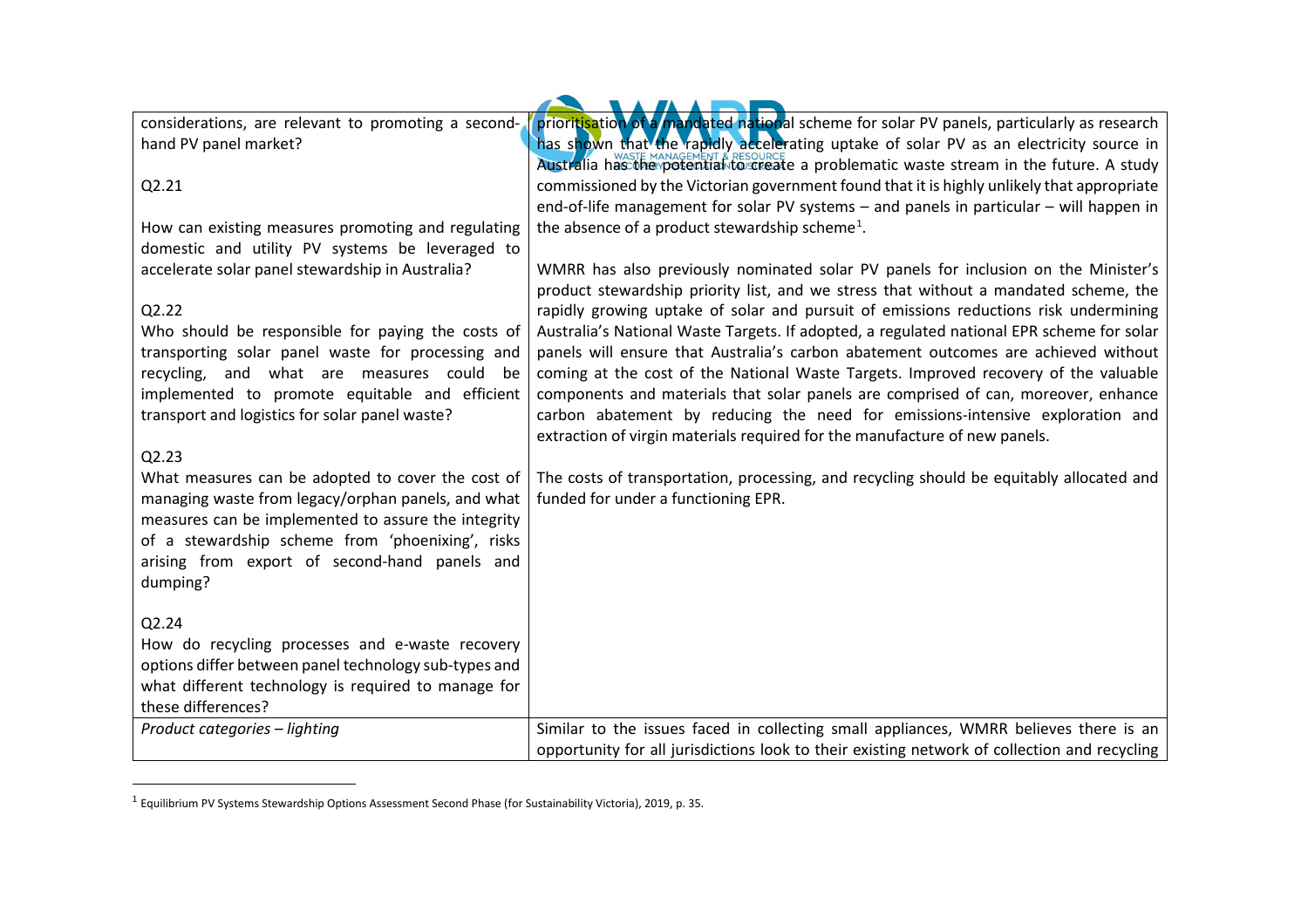| Q2.25                                                                                                                                                                                                                                                                                                                                                                                                                                                                                                                                       | infrastructure and consider how it can maximise this to extend to the collection of lighting,<br>including potentially extending the CDS/CRS collection network capacity, and/or allowing                                                                                                                                                                                                                                                                                                                                                                                                                                                                                                                                                              |
|---------------------------------------------------------------------------------------------------------------------------------------------------------------------------------------------------------------------------------------------------------------------------------------------------------------------------------------------------------------------------------------------------------------------------------------------------------------------------------------------------------------------------------------------|--------------------------------------------------------------------------------------------------------------------------------------------------------------------------------------------------------------------------------------------------------------------------------------------------------------------------------------------------------------------------------------------------------------------------------------------------------------------------------------------------------------------------------------------------------------------------------------------------------------------------------------------------------------------------------------------------------------------------------------------------------|
| What needs to be in place to divert the 82 per cent of                                                                                                                                                                                                                                                                                                                                                                                                                                                                                      | for these imaterials to comen-under the problem household waste category and                                                                                                                                                                                                                                                                                                                                                                                                                                                                                                                                                                                                                                                                           |
| lighting from landfill? Why and would it be a short-,<br>medium-, or long-term intervention?                                                                                                                                                                                                                                                                                                                                                                                                                                                | collected/deposited according to each state's policy, e.g., in CRCs across NSW.                                                                                                                                                                                                                                                                                                                                                                                                                                                                                                                                                                                                                                                                        |
| Q2.26<br>Would an approach similar to container deposit<br>schemes be a feasible option for safely reducing the<br>volume and rate of lighting to e-waste? Why and would<br>it be a short-, medium-, or long-term intervention?<br>Q2.27<br>Would providing households with an easily identifiable<br>bag to place small appliances into before placing in<br>kerbside bins be a feasible option for safely reducing<br>the volume and rate of lighting to e-waste? Why and<br>would it be a short-, medium-, or long-term<br>intervention? | WMRR does not at all support any proposal to provide households with an "easily<br>identifiable bag" to put small appliances into before placing in kerbside bins for the reasons<br>highlighted earlier in the submission. While we must focus on design and material selection<br>as a start, in the absence of this, any composite/problematic/hard-to-recycle product -<br>beyond those that can be collected and baled at a MRF - must have an effective product<br>stewardship scheme developed for it, where the costs to fund infrastructure should be<br>implemented with the costs of the scheme, and the costs of managing the product lifecycle<br>is borne by the generator and producer of these products, not placed on local councils. |
| Q2.28                                                                                                                                                                                                                                                                                                                                                                                                                                                                                                                                       |                                                                                                                                                                                                                                                                                                                                                                                                                                                                                                                                                                                                                                                                                                                                                        |
| What other feasible options for safely reducing the<br>volume and rate of small appliances to e-waste are<br>available? Would it be a short-, medium-, or long-term<br>intervention?                                                                                                                                                                                                                                                                                                                                                        |                                                                                                                                                                                                                                                                                                                                                                                                                                                                                                                                                                                                                                                                                                                                                        |
| Product categories - mobile phones<br>Q2.29                                                                                                                                                                                                                                                                                                                                                                                                                                                                                                 | Ease of access to co-located return points or a free and accessible system are key to<br>improving the return of mobile phones. The most obvious solution is co-location with<br>successful CRS/ CDS schemes that have frequent pedestrian traffic and can enable                                                                                                                                                                                                                                                                                                                                                                                                                                                                                      |
| What needs to be in place to divert the 96 per cent of<br>mobiles from people's drawers? Why and would it be a<br>short-, medium-, or long-term intervention?                                                                                                                                                                                                                                                                                                                                                                               | multiple, accessible, and safe drop offs. The integration of schemes that are effectively<br>driving the same behaviour (source separated disposal) will enable adoption of this<br>behaviour when the community recognises this. Another possibility is to provide a financial<br>incentive for consumers to return, as we have seen that doing so has had success in the<br>CDS.                                                                                                                                                                                                                                                                                                                                                                     |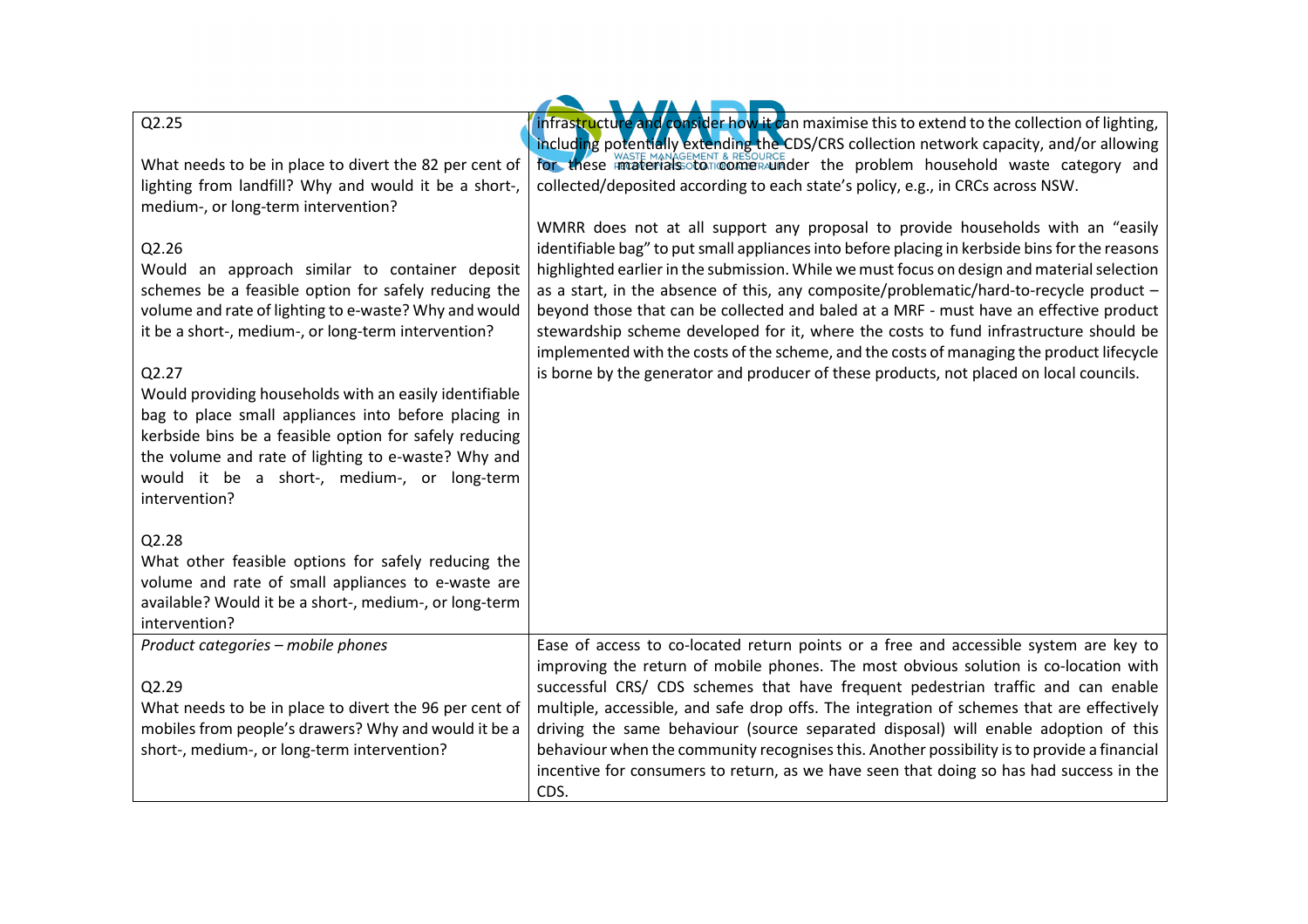| Key issues                                                                          | As highlighted throughout this submission, WMRR supports mandated EPR for electrical                                                                                             |
|-------------------------------------------------------------------------------------|----------------------------------------------------------------------------------------------------------------------------------------------------------------------------------|
|                                                                                     | and electronic products, which has numerous benefits including the added advantage of                                                                                            |
| Q3.1                                                                                | <b>lifting and managing compliance across the supply chain.</b>                                                                                                                  |
| How can compliance be lifted across the supply chain                                |                                                                                                                                                                                  |
| and across jurisdictions, or for a particular program or                            | It is vital that any mandated EPR is underpinned by a nationally harmonised regulatory                                                                                           |
| compliance issue?                                                                   | framework that includes targets and requirements for these materials to manage free-                                                                                             |
|                                                                                     | rider issues, provide the incentive to rethink product design and end-of-life material                                                                                           |
| Q3.2                                                                                | management and use, allow for better collection and analysis of data (there should be                                                                                            |
| What approaches are the most efficient and effective                                | national parameters set for data collection), and sets penalties (and enforces these) for                                                                                        |
| to ensure compliance is properly resourced?                                         | non-compliance. Only a mandated EPR, not voluntary, will be able to harmonise<br>state/territory obligations, making it easier for stakeholders to comply and for                |
| Q3.3                                                                                | enforcement of non-compliance to occur. A key feature of the WEEE directive is that of                                                                                           |
| What steps can be taken to improve confidence in the                                | "producer compliance", where product manufacturers take on a level of responsibility to                                                                                          |
| electrical and electronic product and recycling                                     | prepare for the eventuality of disposal, recycling, and reuse.                                                                                                                   |
| industry?                                                                           |                                                                                                                                                                                  |
|                                                                                     | As noted above, a move to a mandated EPR scheme in Australia mirrors other global EPR                                                                                            |
| Q3.4                                                                                | initiatives, which may alleviate operational complexity given the rules and regulations,                                                                                         |
|                                                                                     | while not identical, are similar in concept and ideology in developed countries; this will                                                                                       |
| Are there international standards that could be                                     | assist with driving compliance since we import many of these electrical and electronic                                                                                           |
| adopted and/or more widespread to promote                                           | products from places where such rules and regulations are already in place.                                                                                                      |
| Australia's circular economy?                                                       |                                                                                                                                                                                  |
|                                                                                     | The other positive impacts of a mandatory EPR are that it sets the framework for continued                                                                                       |
|                                                                                     | environmental performance and encourages domestic recycling and reuse of end-of-life                                                                                             |
|                                                                                     | materials, which in turn will build confidence in, and of, the industry as a whole.                                                                                              |
| Key issues - design and manufacture                                                 | For any EPR scheme to genuinely and positively influence circularity, it must include                                                                                            |
|                                                                                     | mandated percentages of Australian recycled content in the product, alongside the                                                                                                |
| Q3.5                                                                                | introduction of a label - 'Made with Australian Recycled Content' to allow consumers to                                                                                          |
| What are the most efficient and effective methods for                               | preference goods made from the recycled materials collected from them and give the                                                                                               |
| influencing electrical and electronic product design to<br>increase sustainability? | public choice and ability to assist with growing Australian remanufacturing and jobs. This<br>may be more challenging in the space of electrical and electronic products given a |
| Why and would it be a short-, medium-, or long-term                                 | significant proportion of products are imported, but the right government levers and                                                                                             |
| intervention?                                                                       | regulatory framework developed in the short-term could provide long-term opportunities                                                                                           |
|                                                                                     | to grow a domestic remanufacturing sector.                                                                                                                                       |
|                                                                                     |                                                                                                                                                                                  |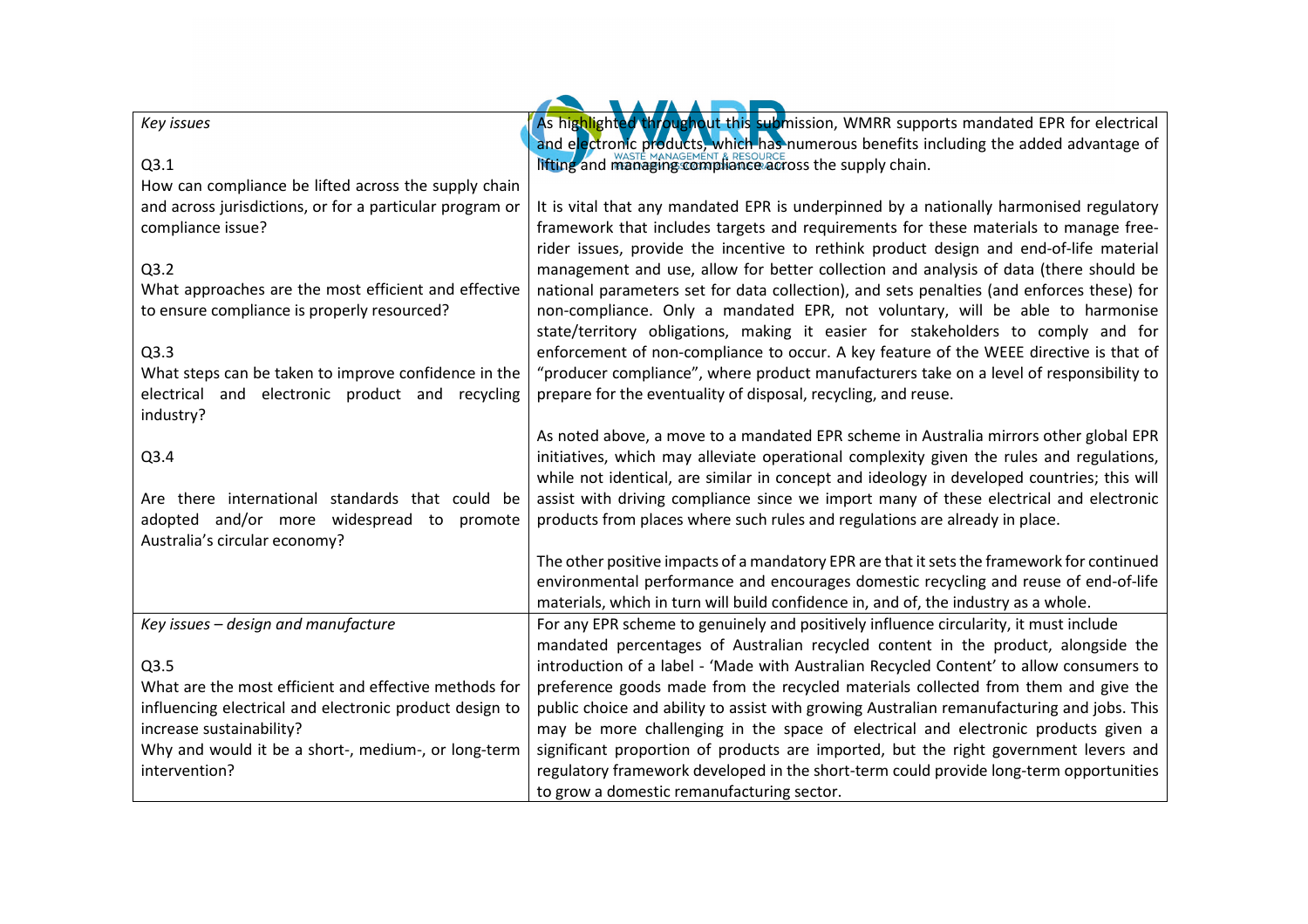|                                                        | In the short- to medium-term, there still needs to be emphasis on the mandated use of<br>recycled content <b>we products manufacturers</b> prior to exporting these materials into |
|--------------------------------------------------------|------------------------------------------------------------------------------------------------------------------------------------------------------------------------------------|
|                                                        | Australia. Such a mandate will also place necessary emphasis on the design of products -                                                                                           |
|                                                        | in the hope that there will be a paradigm shift in the way products are created; e.g.,                                                                                             |
|                                                        | recyclable, not made of complex materials, and use of recycled content - waste avoidance,                                                                                          |
|                                                        | repair and reuse. The government must also enforce this mandate and require annual                                                                                                 |
|                                                        | reporting, as well as detail a process of actions to be taken if the recycled content target is<br>not met.                                                                        |
| Key issues - exporting e-waste                         | WMRR supports the intent of international conventions that serve to drive better                                                                                                   |
|                                                        | environmental and health outcomes in the way we manage our end-of-life materials.                                                                                                  |
| Q3.6                                                   | According to the Basel Convention, e-waste is categorised as hazardous waste and rightly                                                                                           |
|                                                        | so, due to the presence of toxic materials such as mercury, lead, and bromide flame                                                                                                |
| How do international conventions impact the electrical | retardants. At the same time, e-waste contains precious materials including gold, copper,                                                                                          |
| and electronic products supply chain?                  | and rare materials, making a strong case for domestic reprocessing of these materials as                                                                                           |
|                                                        | opposed to export.                                                                                                                                                                 |
| Q3.7                                                   |                                                                                                                                                                                    |
|                                                        | However, Australia has neither sufficient recycling capacity as yet, nor sufficient market                                                                                         |
| Should product stewardship aim to achieve the          | demand for recycled e-waste. These are issues that the federal government could                                                                                                    |
| outcomes of international conventions and why?         | intervene and assist with through the use of incentives to grow domestic capacity,<br>including, but not limited to:                                                               |
| Q3.8                                                   | $\bullet$                                                                                                                                                                          |
|                                                        | Tax incentives for existing local manufacturers that use recycled content instead<br>of virgin materials.                                                                          |
| Does Australia have sufficient recycling capacity to   | Taxes on imports that do not stipulate and meet mandated recycled content                                                                                                          |
| manage the expected 674,000 tonnes each year of e-     | targets.                                                                                                                                                                           |
| waste in 2030 without exporting some e-waste?          | Grants and funding that drive the repair sector.<br>$\bullet$                                                                                                                      |
|                                                        | Grants, funding, and a robust planning framework cascaded down to jurisdictions<br>$\bullet$                                                                                       |
| Q3.9                                                   | to improve planning and development processes and timeframes for                                                                                                                   |
|                                                        | infrastructure required.                                                                                                                                                           |
| If Australia was to destroy all materials containing   | Development of a national e-waste inventory, policies, and national certification                                                                                                  |
| POPs, how would industry approach this and what        | schemes that would assist with the implementation of the Basel (and other                                                                                                          |
| impact would it have on industry?                      | This<br>could<br>international)<br>Convention.<br>include<br>programs<br>that help                                                                                                 |
|                                                        | manufacturers/importers report on hazardous chemicals, e.g., the EU's REACH                                                                                                        |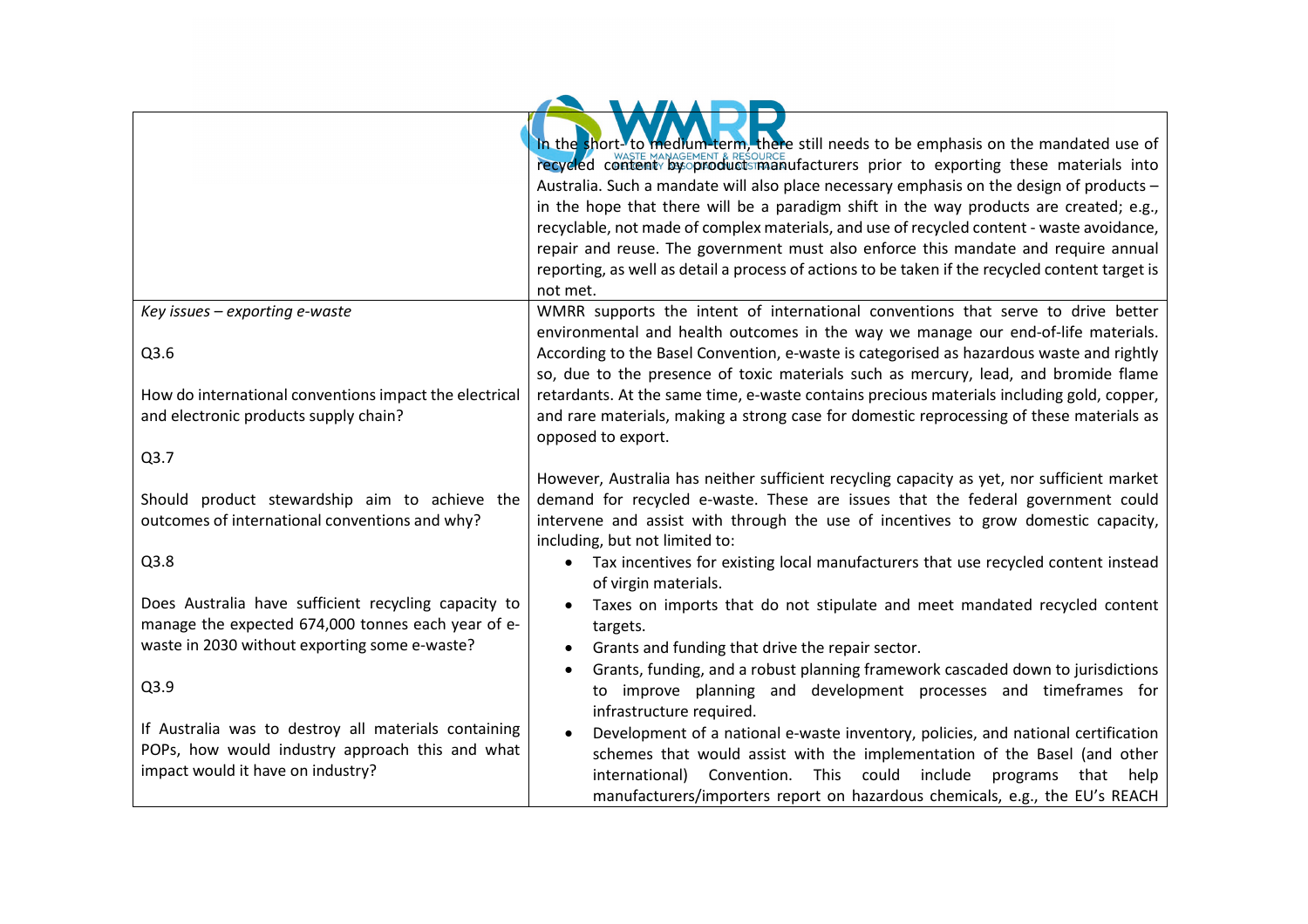| Q3.10                                                  | Register Authorisation and Restriction of Chemicals) program as well as the                    |
|--------------------------------------------------------|------------------------------------------------------------------------------------------------|
| What interventions are required to encourage           | Classification, Labelling and Packaging (CLP) initiative, which requires                       |
| manufacturers/importers to disclose the hazardous      | identification of the material to allow consumers to make an informed choice.                  |
| chemicals composition of products to help recyclers    | WMRR is aware that Australian governments have commenced working on new                        |
| others<br>international<br>meet<br>convention<br>and   | regulations for chemicals using an Industrial Chemical Environmental                           |
| requirements?                                          | Management Standard and this work should be encouraged.                                        |
| Key issues - landfill bans                             | The paper notes the various schemes across jurisdictions, including e-waste landfill bans      |
|                                                        | introduced, or to be introduced in WA, SA, and Victoria. WMRR cautions against the use         |
| Q3.11                                                  | of these landfill bans as a priority, independent of an integrated WARR system that has the    |
|                                                        | processes, infrastructure, and pathways to collect and recycle/reprocess banned                |
| What is your experience of the impacts of e-waste      | materials, and importantly, the end markets to consume recycled materials.                     |
| landfill bans and/or mandatory recycling in Australia? |                                                                                                |
|                                                        | Simply imposing a landfill ban without established end-to-end processes and end markets        |
| Q3.12                                                  | will have the unintended consequence of stockpiling these materials that have no home,         |
|                                                        | and worse, illegal dumping. As noted in the paper, local governments are already grappling     |
| Do you expect e-waste landfill bans (or otherwise      | with the increasingly difficult to manage electronic and electrical products with plastics     |
| highly restrictive levies and other policies) to be    | and other hazardous substances, which often have little to no market value.                    |
| implemented in other jurisdictions?                    |                                                                                                |
|                                                        | Continuing to think of materials at end-of-life and only looking to end-of-pipe solutions will |
| Q3.13                                                  | go no further than perpetuating our business as usual, linear approach. Time, resources,       |
| What are the potential benefits and perverse           | and efforts should not be focused on landfill bans but on how to ensure that the entire        |
| outcomes of developing a common approach to e-         | supply chain shares in the WARR responsibility, and importantly, the missing piece to-date     |
| waste landfill bans across Australia?                  | - how do we enact a change in the way products are designed and consumed to drive              |
|                                                        | recycling, reusability, repairability, reprocessing, and remanufacturing.                      |
| Q3.14                                                  |                                                                                                |
| Do other complementary measures need to be in place    |                                                                                                |
| before or concurrently implemented with landfills and, |                                                                                                |
| if so, what are they?                                  |                                                                                                |
| Key issues - overseas schemes                          | As a significant proportion of electrical and electronic products are manufactured overseas    |
|                                                        | and imported into Australia, and given there are existing restrictions and legislation         |
| Q3.15                                                  | globally, WMRR supports the adoption or adaptation of overseas schemes and restrictions        |
| How would the introduction of legislation aligning     | in Australia - this point is discussed throughout the submission.                              |
| restrictions the concentration of chemicals of concern |                                                                                                |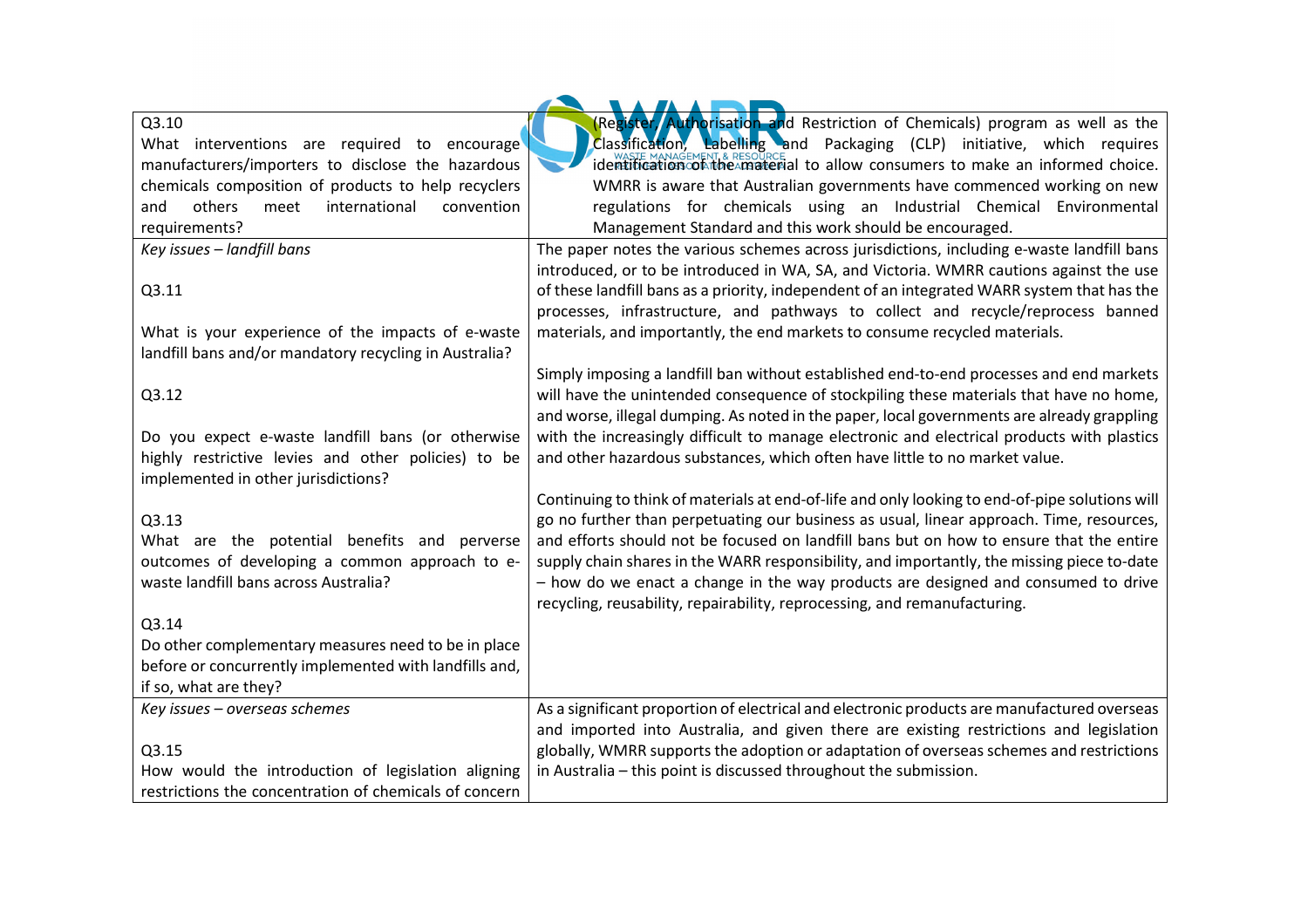| impact on imports of electrical and electronic.           |                                                                                                                                                                                 |
|-----------------------------------------------------------|---------------------------------------------------------------------------------------------------------------------------------------------------------------------------------|
| products? For example, a Restriction on Hazardous         |                                                                                                                                                                                 |
| Substances, similar to both the European Union and        | RECOVERY ASSOCIATION AUSTRALIA                                                                                                                                                  |
| the Republic of Korea.                                    |                                                                                                                                                                                 |
|                                                           |                                                                                                                                                                                 |
| Q3.16                                                     |                                                                                                                                                                                 |
|                                                           |                                                                                                                                                                                 |
| Would the adoption (and likely adaptation) of other       |                                                                                                                                                                                 |
| overseas schemes be beneficial for Australia's            |                                                                                                                                                                                 |
| management of electrical and electronic products          |                                                                                                                                                                                 |
| across the product cycle?                                 |                                                                                                                                                                                 |
| Key issues - product labelling                            | Product labelling is especially important for Australia as we do not have adequate design                                                                                       |
|                                                           | guidelines or restrictions on the material composition of products, including chemical                                                                                          |
| Q3.17                                                     | composition.                                                                                                                                                                    |
| Can product labels help consumers make their              |                                                                                                                                                                                 |
| decisions on what electrical and electronic products to   | Thus, appropriate product labelling based on national labelling standards that details the                                                                                      |
| purchase? Do consumers want this information? Are         | longevity, materials used, recyclability and repairability, and use of recycled content in                                                                                      |
| there particular electrical and electronic products for   | electrical and electronic products is supported by WMRR. As highlighted above, clear,                                                                                           |
| which consumer labels would be more effective than        | concise, nationally consistent, and accurate labelling assists consumers with making                                                                                            |
| others?                                                   | informed decisions about their purchases, and in using their purchasing power, can                                                                                              |
|                                                           | influence areas such as sustainable product design and growth of market demand for                                                                                              |
| Q3.18                                                     | recycled content as inputs in manufacturing, as well as discourage premature product                                                                                            |
|                                                           | replacement.                                                                                                                                                                    |
| Can product labels and other technologies help            |                                                                                                                                                                                 |
| consumers and recyclers lift the efficiency and recovery  | Labelling standards could be complemented by the development of certification standards<br>as proposed above, which would seek to further drive more sustainable consumption as |
| rates in recycling end-of-life electrical and electronic  |                                                                                                                                                                                 |
| products?                                                 | well as provide greater confidence in recycled products.                                                                                                                        |
| Q3.19                                                     |                                                                                                                                                                                 |
|                                                           |                                                                                                                                                                                 |
| For both consumer and end-of-life product labels, are     |                                                                                                                                                                                 |
| the regulatory and financial costs likely to outweigh the |                                                                                                                                                                                 |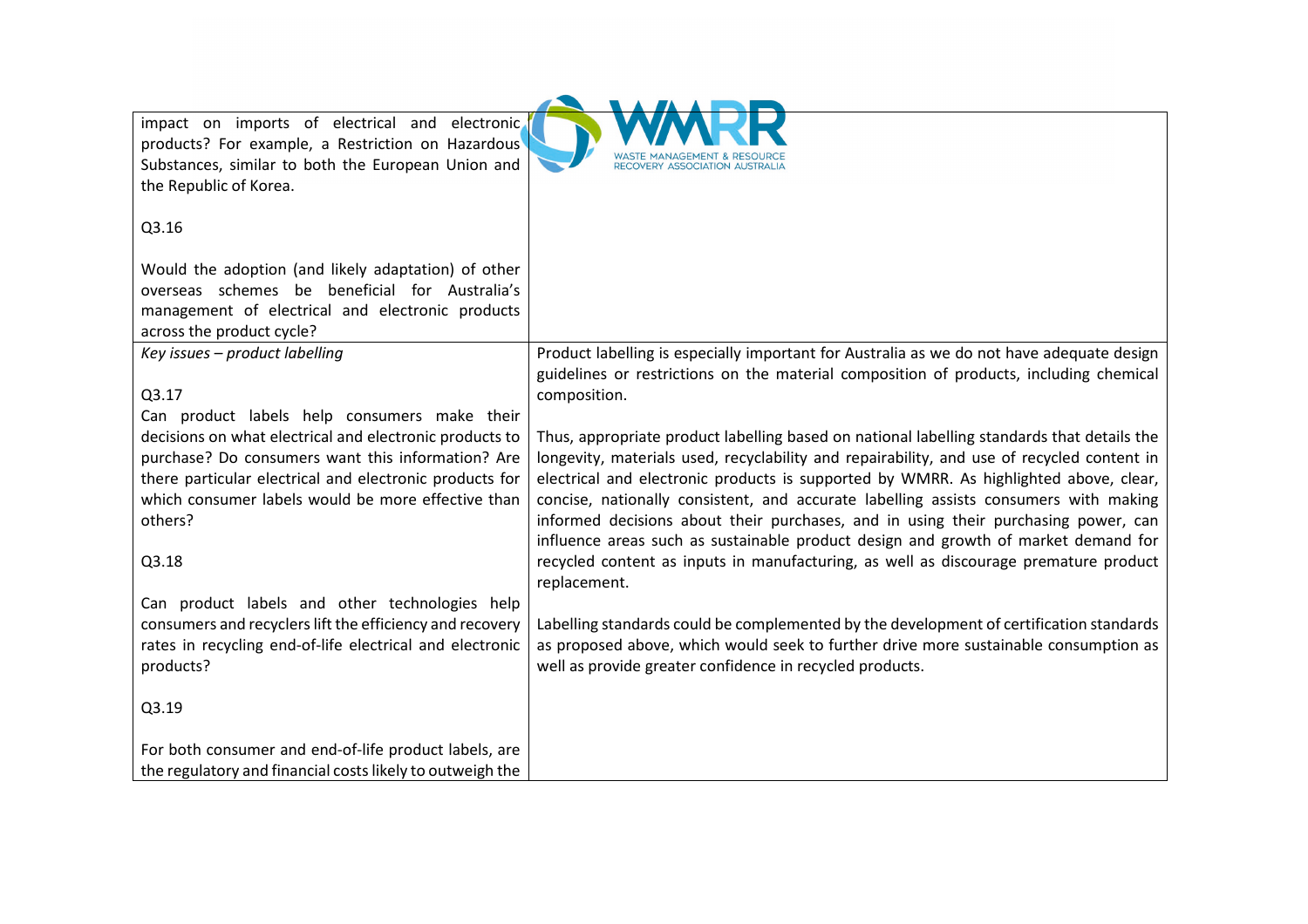| benefits? Would alignment with international schemes  |                                                                                                                                                                          |
|-------------------------------------------------------|--------------------------------------------------------------------------------------------------------------------------------------------------------------------------|
| (now and into the future) reduce the costs?           |                                                                                                                                                                          |
| Key issues - regional and remote Australia            | As more jurisdictions roll out container deposit/refund schemes, WMRR has been at pains                                                                                  |
|                                                       | to highlight that the two (2) significant features of a best practice scheme that will drive                                                                             |
| Q3.20                                                 | greater return of containers are the ease of access to redemption/deposit sites and                                                                                      |
| How could reasonable access in regional and remote    | facilities, as well as community engagement.                                                                                                                             |
| Australia be improved?                                |                                                                                                                                                                          |
| How would this work?                                  | To ensure reasonable access in regional and remote Australia with respect to electrical and                                                                              |
|                                                       | electronic waste, WMRR suggests that the same CRS/CDS principles to access are adopted,                                                                                  |
| Q3.21                                                 | that being:                                                                                                                                                              |
| Should regional and remote communities have           | The federal government needs to determine and assign roles and responsibilities<br>$\bullet$                                                                             |
| individualised collection targets?                    | for all stakeholders involved in the manufacturer, distribution, collection, and                                                                                         |
| If so, how would this work and what perverse          | recycling of e-waste as part of all national EPR schemes.                                                                                                                |
| outcomes might be realised?                           | A two (2)-tier model could be considered, where governance of any scheme is the                                                                                          |
| If you do not think regional and remote communities   | responsibility of the electrical and electronic products sector, and the network is                                                                                      |
| should have individualised collection targets, please | developed and rolled out by the recycling industry. This way, the risk of conflict                                                                                       |
| explain why?                                          | between keeping costs down and increasing recycling is mitigated.                                                                                                        |
|                                                       | State/territory governments must consider and articulate population and                                                                                                  |
|                                                       | coverage areas, and then map out collection/access points to ensure adequate                                                                                             |
|                                                       | and reasonable access across jurisdictions.                                                                                                                              |
|                                                       | The state/territory government should set state-based, not community-based,                                                                                              |
|                                                       | scheme targets and KPIs in line with national targets, which must be clarified as                                                                                        |
|                                                       | part of any scheme design and included in the tender process so that proponents                                                                                          |
|                                                       | are aware of their obligations and penalties for failing to meet these KPIs.                                                                                             |
| Key issues - reuse and repair                         | Right to Repair should be part of all EPR schemes in Australia, including the NTCRS, and<br>could complement the Commonwealth's product stewardship framework within the |
| Q3.22                                                 | Recycling and Waste Reduction Act 2020; Right to Repair regulations (and requirements                                                                                    |
| How could repair and reuse be included into the       | for producers) could be introduced within the framework of this Act.                                                                                                     |
| National Television and Computer Recycling Scheme,    |                                                                                                                                                                          |
| or any other product stewardship scheme? How could    | WMRR recommends developing consumer legislation, just as the EU and US have done, to                                                                                     |
| any identified perverse incentives be addressed?      | regulate the right of consumers to have products repaired within the legal guarantee                                                                                     |
|                                                       | period and requiring product manufacturers to design products that minimise waste, are                                                                                   |
| Q3.23                                                 |                                                                                                                                                                          |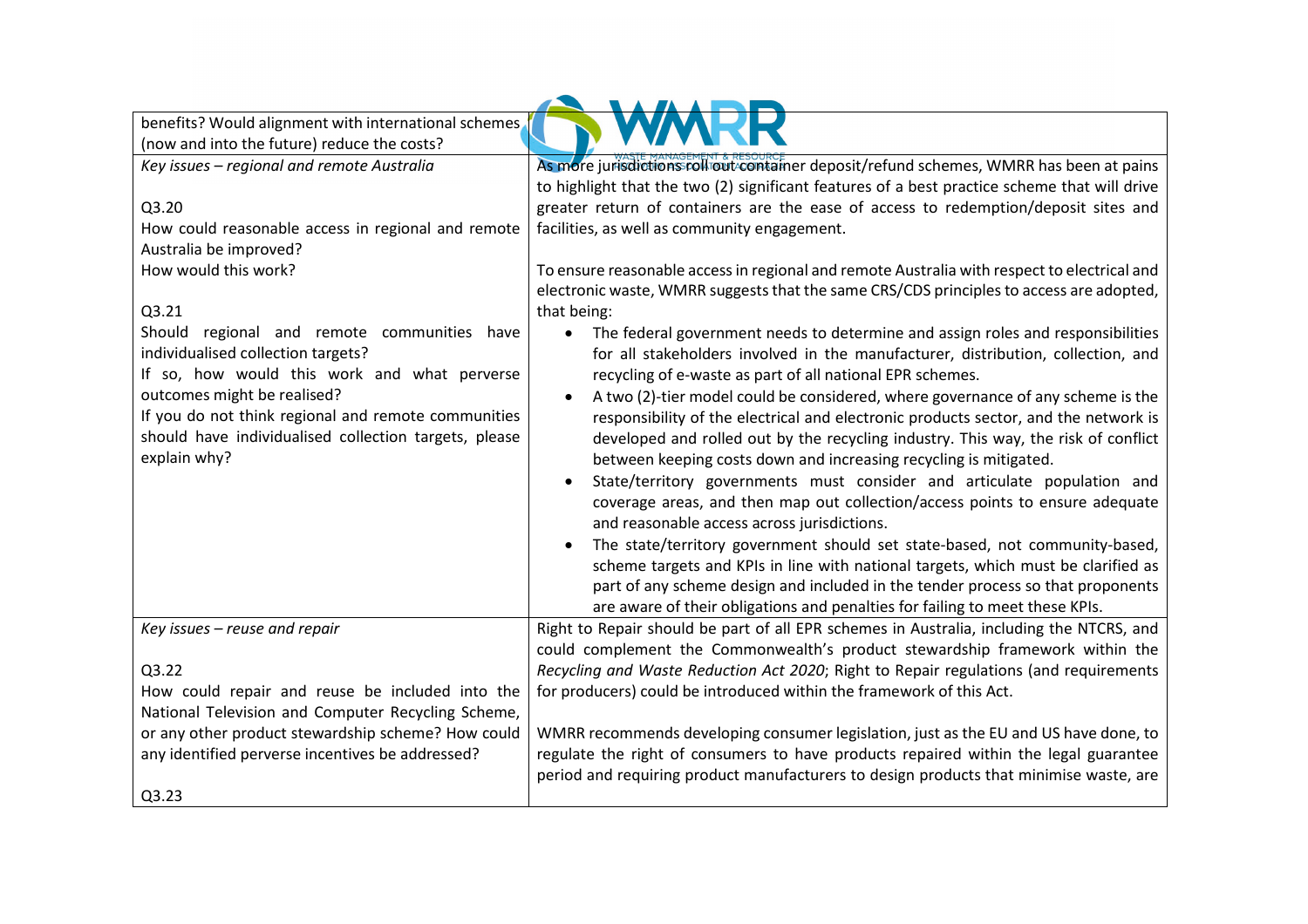| What other ways can the Australian Government and     | easier to repair, and meet the principles of a circular economy. Spare parts must also be        |
|-------------------------------------------------------|--------------------------------------------------------------------------------------------------|
| others foster reuse and repair in electrical and      | readily available for the lifespan of the product.                                               |
| electronic products in Australia?                     | WASTE MANAGEMENT & RESOURCE<br>RECOVERY ASSOCIATION AUSTRALIA                                    |
|                                                       | To ensure that a robust regulatory framework is in place, the government must develop            |
|                                                       | regulations that seek to:                                                                        |
|                                                       | Make it mandatory for manufacturers of new products to provide both spare parts<br>$\bullet$     |
|                                                       | and repair manuals for a minimum mandated time (including the warranty period)                   |
|                                                       | - this has already been legislated in France and introduced across other European                |
|                                                       | jurisdictions through the ten (10) ecodesign measures.                                           |
|                                                       | Rolling out tax incentives for repairs, such as those legislated in Sweden. The aim<br>$\bullet$ |
|                                                       | is to financially incentivise repair and reuse, and disincentivise single-use/throw              |
|                                                       | away products and behaviours. Tax systems can play a pivotal role in the way we                  |
|                                                       | manage our natural resources and there is an opportunity to review how tax                       |
|                                                       | reform, e.g., a tax on the use of virgin materials, single-use, etc., can provide                |
|                                                       | incentives to extend product lifespan, encourage more efficient resource use, and                |
|                                                       | ultimately, drive circular design.                                                               |
|                                                       | Establish national standards for reusability and repairability to build consumer                 |
|                                                       | confidence and promote sustainable design.                                                       |
| Key issues - roles and responsibilities               | WMRR agrees to an extent with the department's general description of the roles and              |
|                                                       | responsibilities across each stakeholder group, namely the federal, state, and local             |
| Q3.24                                                 | governments, designers and manufacturers, importers and retailers, consumers, and                |
| What other roles and responsibilities do different    | recyclers. However, these roles and responsibilities need to be further expanded and             |
| levels of government and the supply chain have in     | clarified, and include other areas, e.g., governance, to provide stakeholders with certainty     |
| properly managing electrical and electronic products? | of their obligations, and give schemes the best chance at success.                               |
| Q3.25                                                 | WMRR proposes the following additional responsibilities within these roles:                      |
| How can these various roles and responsibilities be   | Federal government:<br>$\bullet$                                                                 |
| made clear and understood across these groups and     | $\triangleright$ Setting up and managing national registers for manufacturers and                |
| the broader community?                                | recyclers.                                                                                       |
|                                                       | National labelling and design/manufacturing standards (as discussed                              |
|                                                       | above).                                                                                          |
|                                                       | Mandating and enforcing use of recycled content by manufacturers.                                |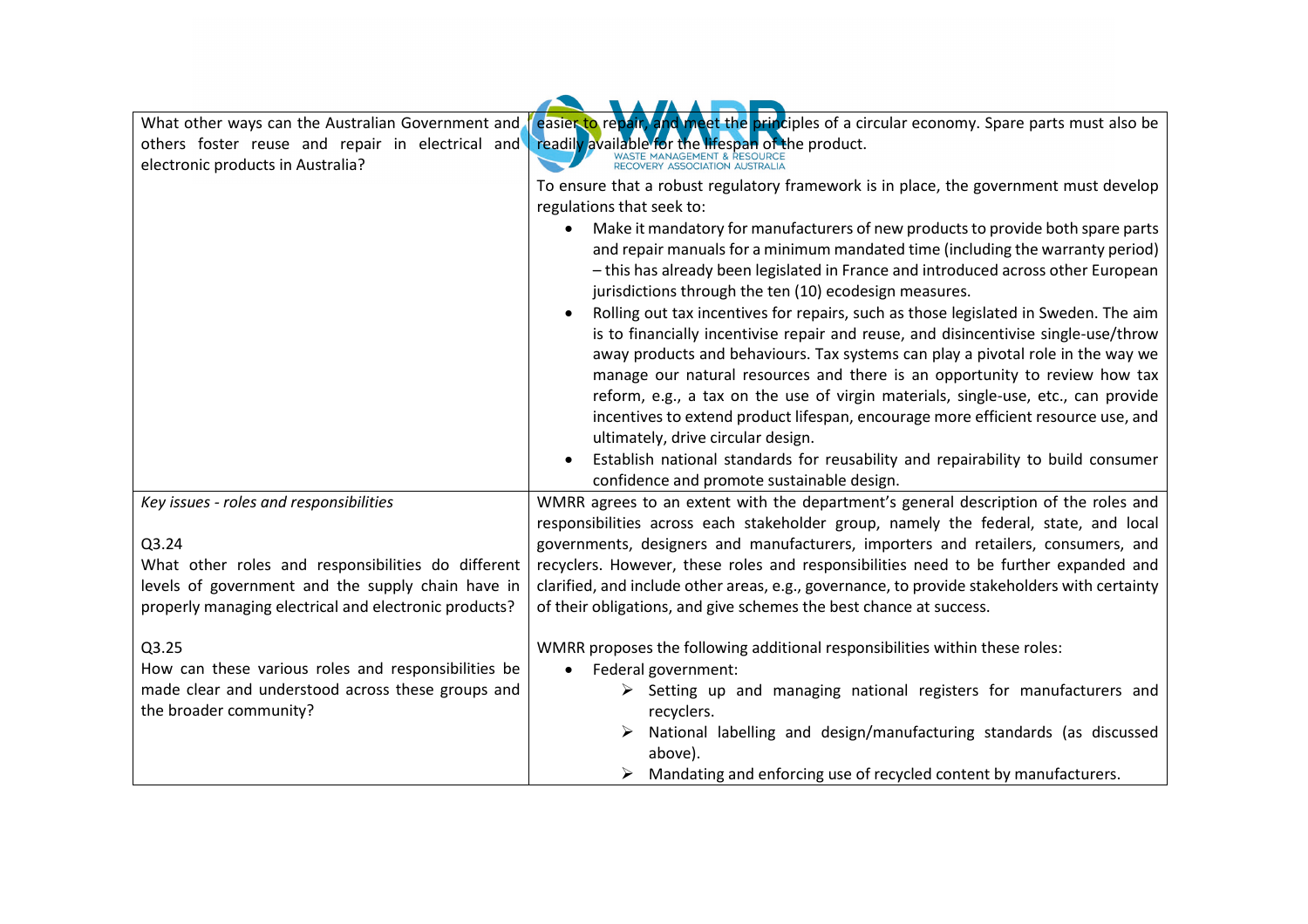| Jse of government levers and tools, e.g., remanufacturing grants, federal<br>tax incentives/disincentives, etc. to drive circularity and development of<br>RECOVERING SPORT & RESOURCE                                              |
|-------------------------------------------------------------------------------------------------------------------------------------------------------------------------------------------------------------------------------------|
| $\triangleright$ Development of nationally consistent education campaigns.                                                                                                                                                          |
| State and territory governments                                                                                                                                                                                                     |
| $\triangleright$ Mapping out collection/access points and ensuring availability and<br>accessibility.                                                                                                                               |
| $\triangleright$ Oversight of scheme across the jurisdiction, ensuring compliance of<br>manufacturers, distributors and retailers, annual reporting to the federal<br>government, and enforcement of regulations, targets and KPIs. |
| Local governments:<br>$\bullet$                                                                                                                                                                                                     |
| $\triangleright$ Delivery/expansion of community collection services, e.g., CRCs, pick-ups,<br>recycling days, etc.                                                                                                                 |
| $\triangleright$ Development of local initiatives that promote repair and reuse, e.g., men<br>sheds and tool libraries.                                                                                                             |
| Designers and manufacturers:                                                                                                                                                                                                        |
| $\triangleright$ Registering distribution and sales information with the federal<br>government.                                                                                                                                     |
| $\triangleright$ Reporting on electrical and electronic equipment sold.                                                                                                                                                             |
| > Financing of end-of-life management of product (collection, treatment,<br>recycling, recovery).                                                                                                                                   |
| Importers and retailers:                                                                                                                                                                                                            |
| > Providing collection points at retail shops if size (limits could be set)<br>permits.                                                                                                                                             |
| There are certain tasks that should be completed by the federal government to ensure                                                                                                                                                |
| national consistency that would provide for greater understanding of the various roles and                                                                                                                                          |
| responsibilities, and certainty and confidence amongst all stakeholders. These include:                                                                                                                                             |
| Developing a national stakeholder map/flow chart that clearly articulates the roles                                                                                                                                                 |
| and responsibilities of each stakeholder group.                                                                                                                                                                                     |
| Developing a sustained national communications campaign to be used across                                                                                                                                                           |
| jurisdictions that stipulate how the schemes work - end-to-end - and what each                                                                                                                                                      |
| player must do to drive success.                                                                                                                                                                                                    |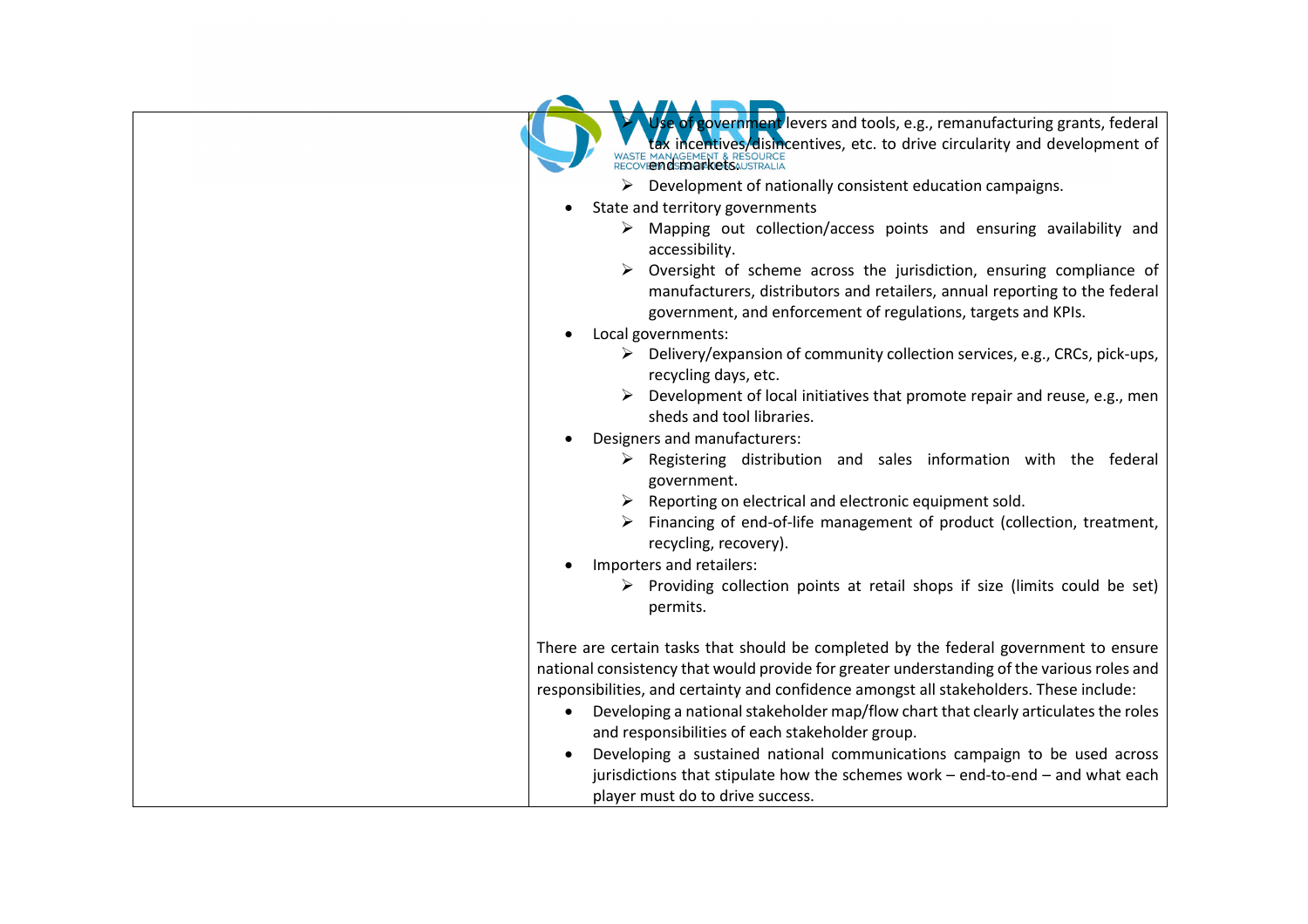|                                                                                                          | Setting up national registers to ensure consistent data reporting and compliance,<br>and releasing annual national reports on scheme progress.                                          |
|----------------------------------------------------------------------------------------------------------|-----------------------------------------------------------------------------------------------------------------------------------------------------------------------------------------|
| Key issues - social enterprises and charities                                                            | Social enterprises may participate in schemes in a number of ways, from being part of the                                                                                               |
|                                                                                                          | collections network to providing repair services that provide employment opportunities to                                                                                               |
| Q3.26<br>What feasible interventions need to be made so that                                             | communities. Social enterprises should be supported with operational parameters,<br>training, and financial support for capital technology. In terms of operating collection            |
| product stewardship can better support social                                                            | points (i.e., participating as a business rather than just receiving donated e-waste), being                                                                                            |
| enterprises? Would it be a short-, medium-, or long-                                                     | incorporated into a functioning, professional/commercial network could assist with                                                                                                      |
| term intervention?                                                                                       | providing infrastructure and support to the enterprise, leading to improved outcomes for                                                                                                |
| Q3.27                                                                                                    | social enterprises.                                                                                                                                                                     |
| What can be done to ensure that quality, working                                                         | Scheme accessibility, as highlighted above, is key to ensuring consumers take e-waste to                                                                                                |
| electrical and electronic products are donated to                                                        | collection points and not dump them illegally.                                                                                                                                          |
| charitable organisations to support social outcomes                                                      |                                                                                                                                                                                         |
| while promoting reuse?                                                                                   | While there is no sure-fire way to prevent non-working products from being donated to                                                                                                   |
|                                                                                                          | charitable organisations, these organisations could be given a nationally consistent, broad                                                                                             |
| Q3.28<br>What solutions would make it more convenient for                                                | $checklist - to be determined following$ consultation with manufacturers $-$ on what they<br>should or should not accept at their sites. Further, there could be a stipulation that all |
| consumers to take e-waste to recycling collection                                                        | electrical and electronic products must be handed to charities/social enterprises in-person                                                                                             |
| points and not illegally dump them on charities?                                                         | and not placed in charity boxes (e.g., clothing bins).                                                                                                                                  |
|                                                                                                          |                                                                                                                                                                                         |
| Q3.29                                                                                                    |                                                                                                                                                                                         |
| Is there a role for government when designing and<br>implementing product stewardship for electrical and |                                                                                                                                                                                         |
| electronic products to assist in closing the digital                                                     |                                                                                                                                                                                         |
| divide?                                                                                                  |                                                                                                                                                                                         |
| Key issues - urban mining                                                                                | The best solution is not to put this material into landfill at first instance; however, in order                                                                                        |
|                                                                                                          | to 'urban mine", landfill levy regimes and appropriate licences that enable the recovery of                                                                                             |
| Q3.30                                                                                                    | these materials from landfill, and the exemptions to be claimed would assist at first                                                                                                   |
| How can governments help develop sustainable urban                                                       | instance - not all jurisdictions have this in place and some that do are time limited.                                                                                                  |
| mining?                                                                                                  | Further, given the obvious struggle (materials components, hazardous materials, lack of                                                                                                 |
| Q3.31                                                                                                    | market, etc.) with materials that have not been buried, these issues are amplified once                                                                                                 |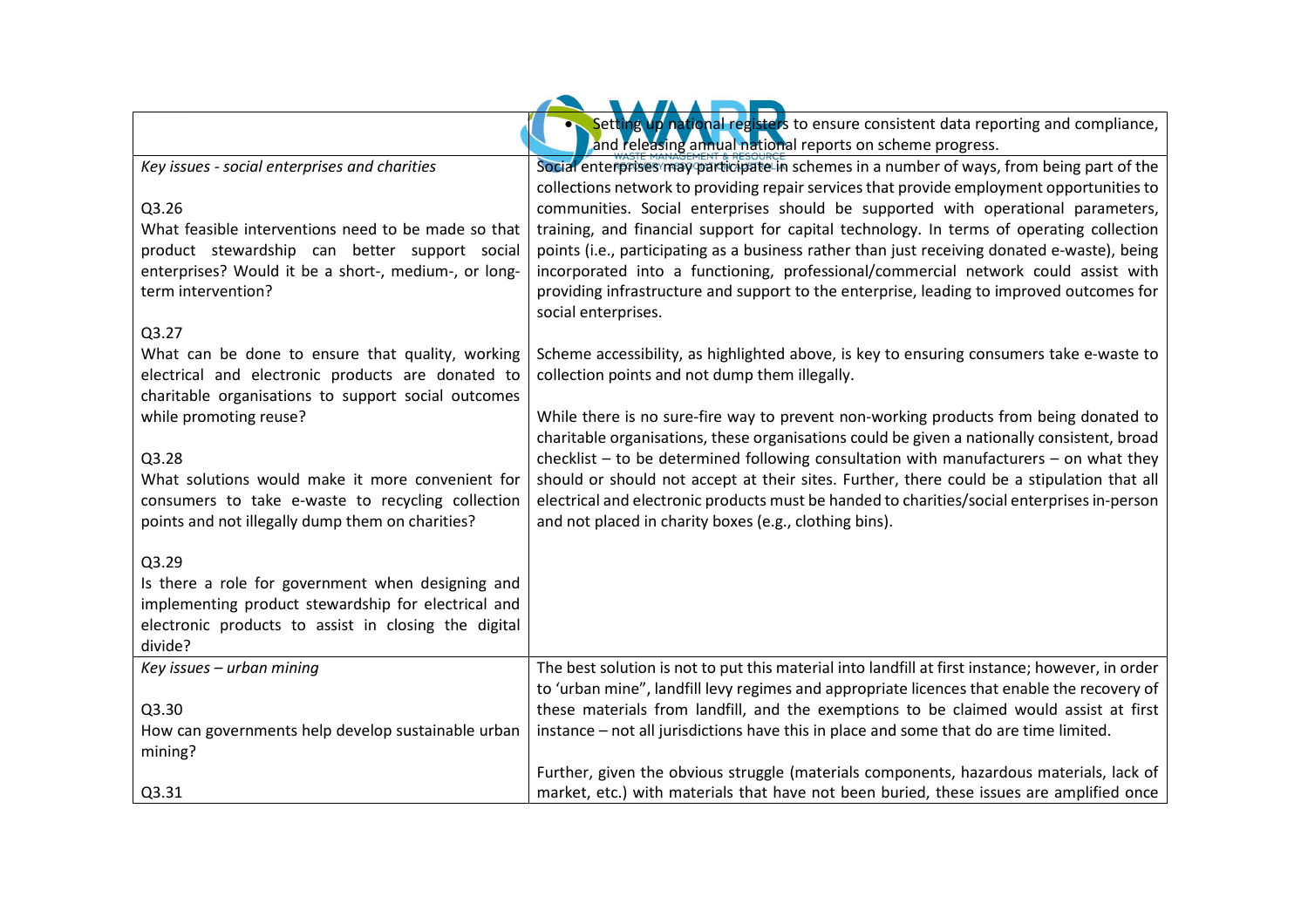| What are the key challenges in infrastructure and<br>technology that could benefit from<br>greater<br>investment? | landfilled for a period of time due to degradation, leachate, etc. It would be a very costly<br>and time consuming exercise that would require consistent regulatory pathways (end of<br>life or recovery orders depending on jurisdiction), licences that enable this mining to occur, |
|-------------------------------------------------------------------------------------------------------------------|-----------------------------------------------------------------------------------------------------------------------------------------------------------------------------------------------------------------------------------------------------------------------------------------|
|                                                                                                                   | products to be developed from this waste materials, and significant financing.                                                                                                                                                                                                          |
| Q3.32                                                                                                             |                                                                                                                                                                                                                                                                                         |
| challenges<br>What<br>barriers<br>are<br>the<br>and<br><sub>in</sub>                                              |                                                                                                                                                                                                                                                                                         |
| commercialising<br>urban<br>and<br>deploying<br>mining                                                            |                                                                                                                                                                                                                                                                                         |
| technologies following the research and development<br>stage?                                                     |                                                                                                                                                                                                                                                                                         |
| Key issues - waste to energy                                                                                      | WMRR continues to strongly advocate for a systems-based approach to managing                                                                                                                                                                                                            |
|                                                                                                                   | materials. This must be underpinned by the adopted waste management hierarchy as we                                                                                                                                                                                                     |
| Q3.33<br>Does waste to energy have a role in the management                                                       | move Australia towards a genuine circular economy that emphasises design, EPR, and<br>sustainable natural material management.                                                                                                                                                          |
| of end-of-life electrical and electronic products in                                                              |                                                                                                                                                                                                                                                                                         |
| Australia?                                                                                                        | Energy from waste (EfW) can form a vital part of a sustainable waste management chain,                                                                                                                                                                                                  |
| a) If yes, why is waste-to-energy a better option                                                                 | where there are in place, complementary policies and initiatives that first and foremost,                                                                                                                                                                                               |
| and what is driving community concerns?                                                                           | focus on avoidance and waste reduction, reuse, and recycling - all driven by policies that                                                                                                                                                                                              |
| If no, what are the alternative options for<br>b)                                                                 | promote EPR, source separation, consumption behaviours, etc. These are the leading                                                                                                                                                                                                      |
| electrical and electronic products (and in                                                                        | priorities of the hierarchy where energy recovery is in fact preferable to landfill disposal.                                                                                                                                                                                           |
| particularly their plastics) that cannot be safely                                                                | Based on the adopted hierarchy, and in an integrated WARR system, there is absolutely a                                                                                                                                                                                                 |
| recycled?                                                                                                         | role for EfW in the management of residual and/or hazardous waste regardless of material<br>stream (including electrical and electronic waste) and it is an essential cog in the WARR                                                                                                   |
| Q3.34                                                                                                             | machine that will assist Australia with meeting its national landfill diversion targets.                                                                                                                                                                                                |
| Should the amount of e-waste sent to waste to energy                                                              |                                                                                                                                                                                                                                                                                         |
| facilities be limited to avoid building a reliance on                                                             | Further, the policies and instruments linked to EPR and product stewardship will set                                                                                                                                                                                                    |
| incineration? Why?                                                                                                | targets and pathways for higher order uses of e-waste, meaning it is unlikely that there                                                                                                                                                                                                |
|                                                                                                                   | will be an over-reliance on EfW.                                                                                                                                                                                                                                                        |
| Q3.35                                                                                                             |                                                                                                                                                                                                                                                                                         |
| Is it feasible for waste to energy to be seen as a last                                                           | WMRR appreciates and supports the fact that there must be a strong social licence for EfW                                                                                                                                                                                               |
| resort once all other waste management options                                                                    | facilities (like all WARR facilities), and facilities must work well within the communities in<br>which they operate. Often time, politics and misinformation drive community concerns,                                                                                                 |
| further up the waste hierarchy have been exhausted?<br>Why?                                                       | exacerbated by technical information on proven technologies that may not be well                                                                                                                                                                                                        |
|                                                                                                                   | understood by the community.                                                                                                                                                                                                                                                            |